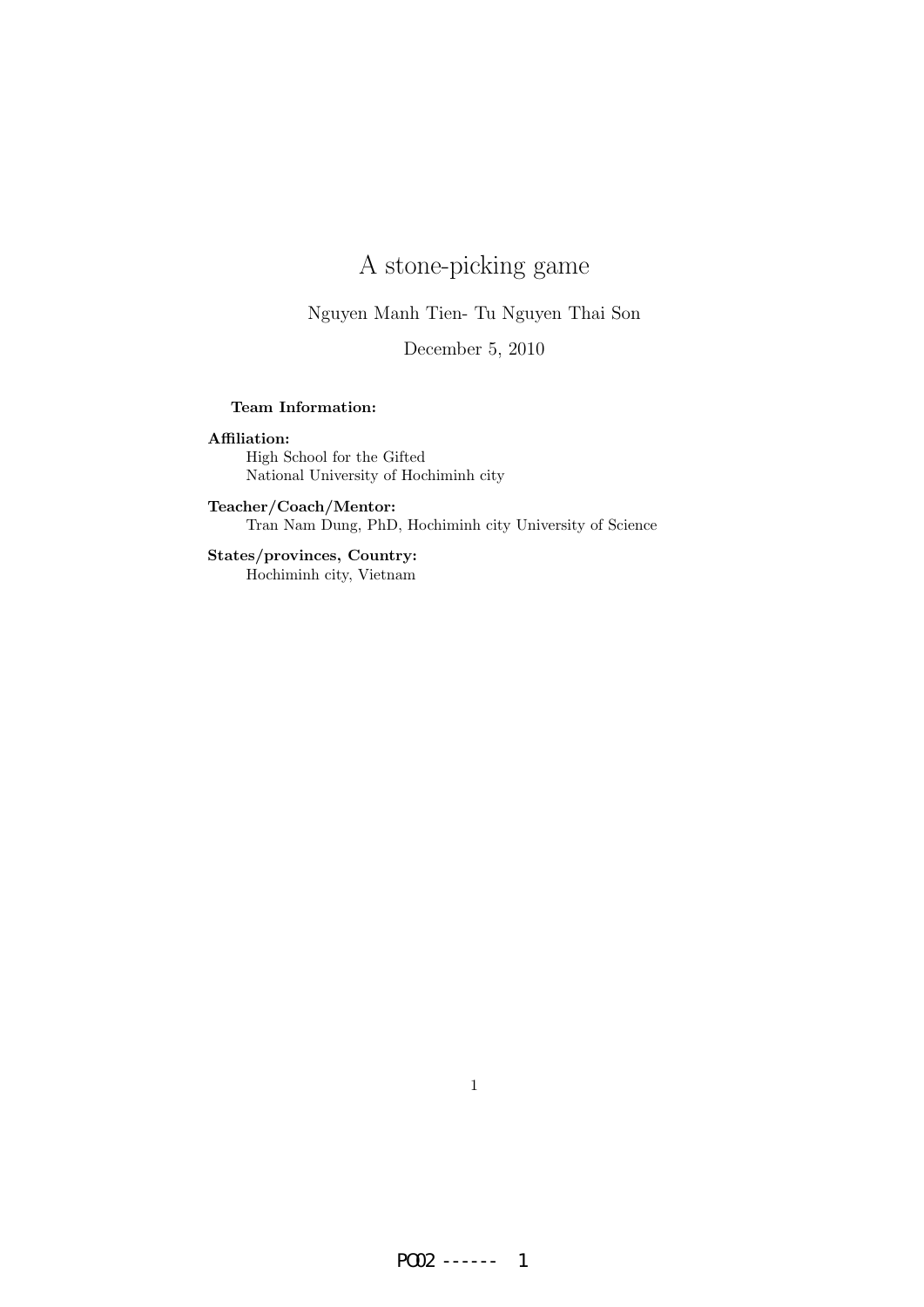#### Abstract

Consider the following two-player game, in which players take turns removing stones from a heap of n one. On each turn,a player must remove k stones where k in a given " $rule - set$ " S. If the amount of stones in the heap is lower than  $minS$  then he can remove all. The winner is the one who takes the last stone.

Let  $f_S$  be a particular function of S and n, takes values from the set of  $\{0,1\}$ .  $f_S(n) = 1$  if and only if the first one wins. Let  $(a_0a_1a_2a_3...)$ be a binary string with infinity length where  $a_i = f(S, i)$ . The string will be repeated (since the first or another term) with period  $T(S)$ . For convenient, let  $B(S) = a_0 a_1 a_2 a_3 a_{T(S)-1}$  be that unique string of S. In this paper, we will have a research on  $B(S)$  and  $T(S)$ .

For simple expression of the result and further research in various cases, we contruct a rational number  $E(S)$  in  $(0, 1)$  as the "result – number" of set S. It will be easier for further research if properties of  $E(S)$  are considered.

Finally, we come up with the recurrent expression for the general case, in which various heaps of stones and their rule sets are considered. It is also a general problem of the Nim game.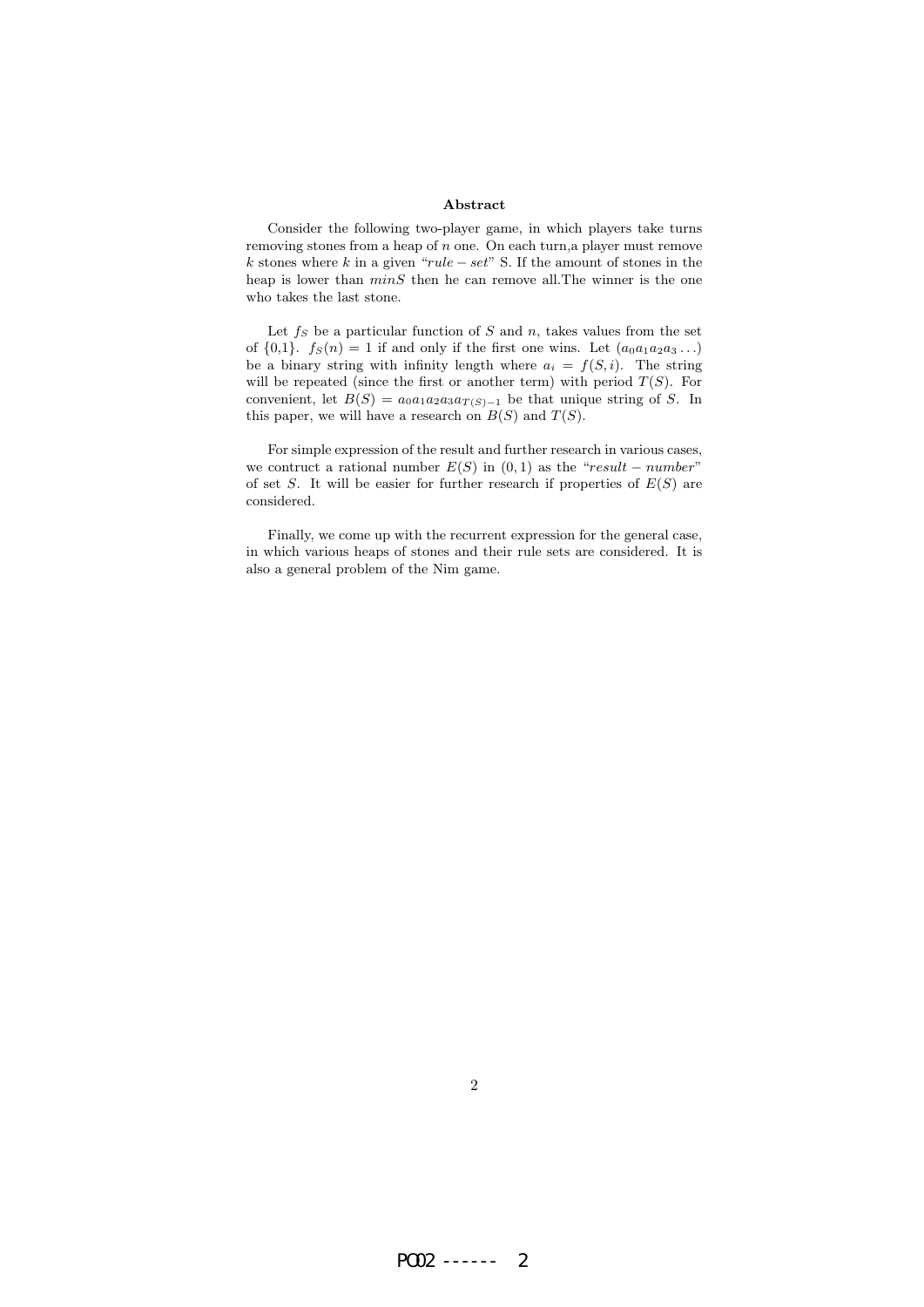# Contents

| I                         | Project introduction and the recurrent expression                                                      | $\boldsymbol{4}$                       |
|---------------------------|--------------------------------------------------------------------------------------------------------|----------------------------------------|
| $\mathbf{I}$              | Summary of our results                                                                                 | 9                                      |
| Ш                         | <b>Detailed Proofs</b>                                                                                 | 10                                     |
| 1                         | Case $S = \{a\}$                                                                                       | 10                                     |
| $\bf{2}$                  | <b>Case</b> $S = \{1, b\}$<br>2.1<br>2.2                                                               | 10<br>10<br>10                         |
| 3                         | <b>Case</b> $S = \{2, b\}$<br>$S = \{2, b\}$ where $b = 4k$ or $4k + 1$<br>3.1<br>3.2<br>3.3           | 11<br>11<br>12<br>12                   |
| 4                         | <b>Case</b> $S = \{1, 2, c\}$<br>4.1<br>4.2<br>4.3<br>$S = \{1,2,5\}$<br>4.4<br>4.5<br>4.6             | 13<br>13<br>14<br>14<br>15<br>16<br>16 |
| 5                         | <b>Case</b> $S = \{1, 3, c\}$<br>$S = \{1,3,4\}$<br>5.1<br>$5.2\,$<br>$S = \{1,3,5\}$<br>5.3<br>5.4    | 17<br>17<br>17<br>17<br>18             |
| 6                         | Case $S = \{1, b, c\}$ where b is odd<br>$S = \{1, b, c\}$ where b and c are odd<br>$6.1\,$<br>$6.2\,$ | 19<br>19<br>19                         |
| Open problems<br>IV<br>22 |                                                                                                        |                                        |
| V                         | References                                                                                             | 23                                     |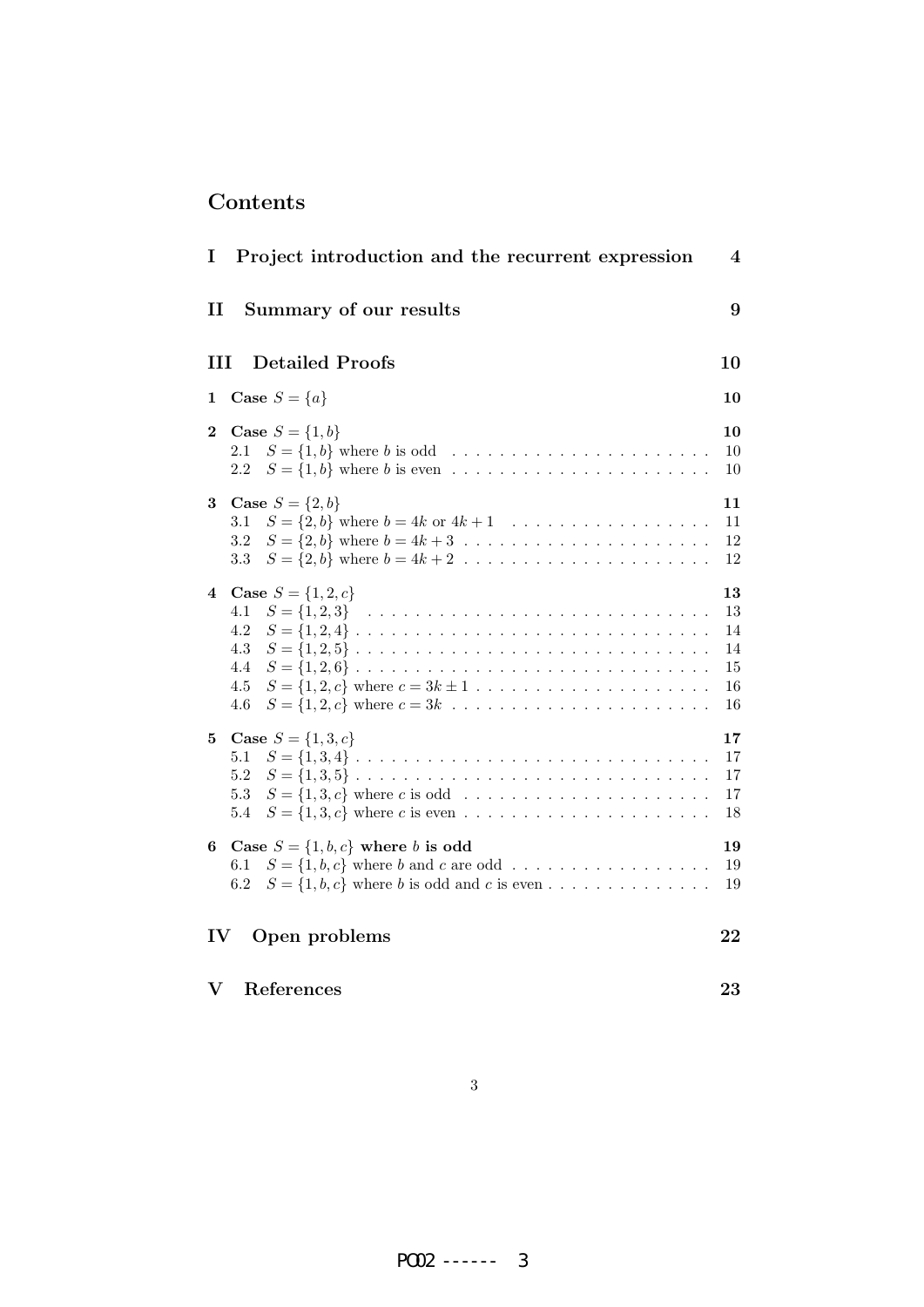# Part I Project introduction and the recurrent expression

We consider a two-player game, in which players take turns removing stones from a heap of n one. On each turn, a player must remove k stones where  $k$ in a given " $rule - set$ " S. If the amount of stones in the heap is lower than  $minS$  then he can remove all. The winner is the one who takes the last stone. Assume that both player are extremely wise and they have the best tactics for their turn. Let  $f_S$  be a particular function of S and n, takes values from the set of  $\{0,1\}$ .  $f_S(n) = 1$  if and only if the first one wins.

In this paper, we pay more advantage on the case  $S = \{a, b, c\}$ , which is given as an example below:

Example: Consider a two-player game, in which players take turns removing stones from a heap of 2010 one. On each turn,a player must remove 3, 5, or 6 stones. If the amount of stones in the heap is lower than 3 then he can remove all. The winner is the one who takes the last stone. Who has the winning strategy and why?

**Solution:** We call a number n "tactical" if and only if when we replace  $2010$ by n, the first player has his winning tactics. Otherwise, if the second player has winning tactics, n is called  $un - tactical$ . It's trivial that 1,2 and 3 are tactical.

A number *n* is tactical if and only if among  $n-3$ ,  $n-5$  and  $n-6$  there is a un − tactical number (because the first one can win the game by making the second one lose)

A number *n* is  $un - tactical$  if and only if  $n - 3$ ,  $n - 5$  and  $n - 6$  are ALL tactical numbers (because however the first one picks, the heap remains a tactical number of stones for the second one's turn)

Using induction, we will prove that k is  $un - tactical$  if and only if k is divisible by 4. It's easy to check that 0 and 4 are  $un-tactical$  while 1, 2, 3, 5, 6, 7 are tactical.

Assume that the statement is true  $\forall k \leq n \ (n \geq 7)$ .

If  $n + 1$  is divisible by 4 then  $n + 1 - 3$ ,  $n + 1 - 5$ ,  $n + 1 - 6$  is not divisible by 4 and all of them are tactical. So, in this case n+1 os  $un -tactical$ 

If  $n+1$  is not divisible by 4, among  $n+1-3$ ,  $n+1-5$  and  $n+1-6$ , there is exactly one number which is divisible by 4 -or  $un -tactical$ . That means  $n + 1$ is tactical.

The result will follow. And because 2010 is not a multiple of 4, so the first player has his winning tactics.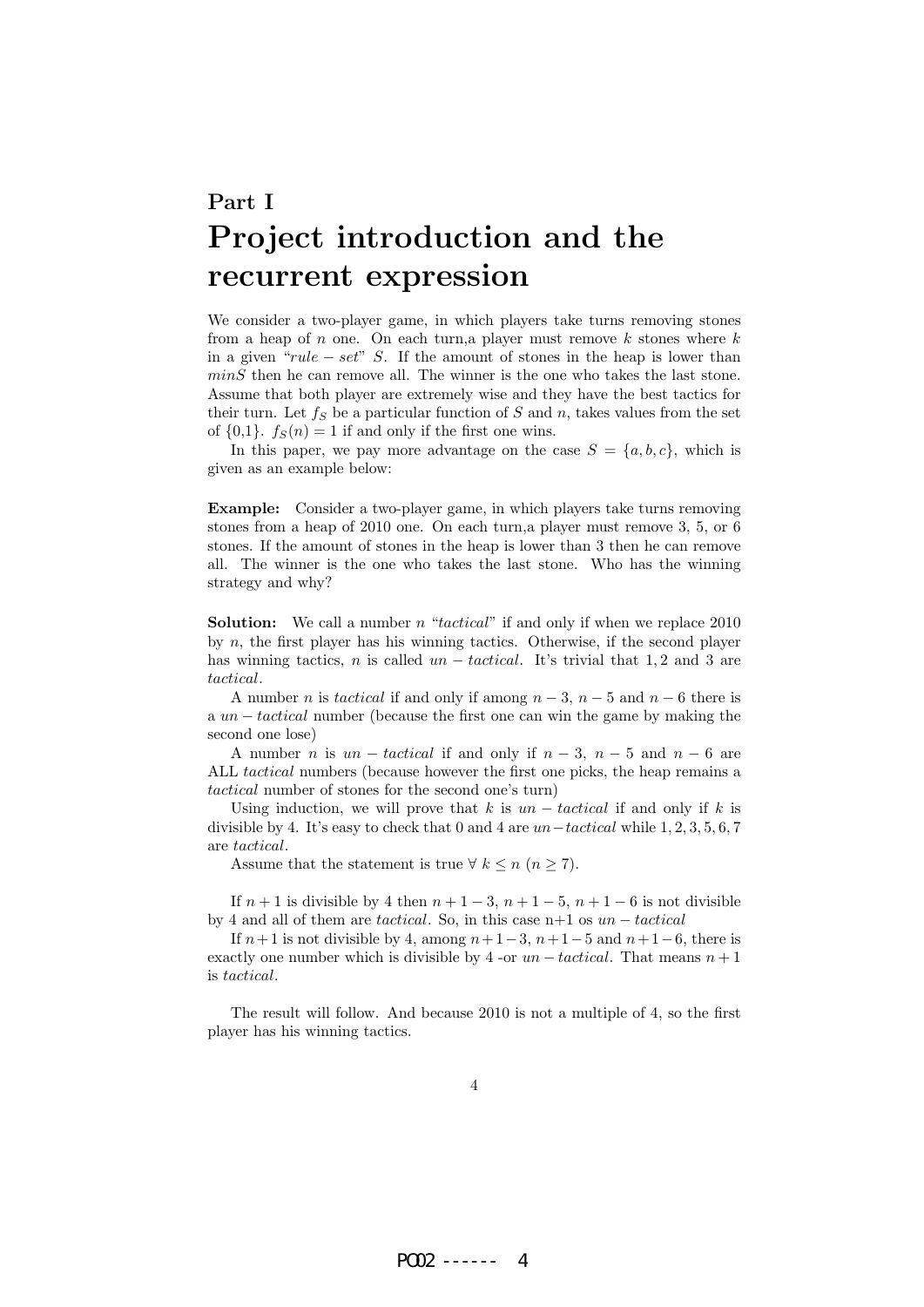In general, let  $f(n)$  be a mapping from Z to  $\{0, 1\}$ .  $f(n) = 0$  if and only if *n* is tactical, otherwise  $f(n) = 0$ .

Moreover,

$$
\begin{cases} f(n) = 0 \text{ if and only if } f(n-3).f(n-5).f(n-6) = 1 \\ f(n) = 1 \text{ if and only if } f(n-3).f(n-5).f(n-6) = 0 \end{cases}
$$

which means

$$
f(n) = 1 - f(n-3) \cdot f(n-5) \cdot f(n-6)
$$
 (1)

For more generality, if  $S = \{a_1, ..., a_k\}$  is the set of amount of stones that a player can pick on his turn then (1) becomes

$$
f_S(n) = 1 - \prod_{i=1}^{k} f_S(n - a_i) \qquad \forall \ n \ge \max\{S\}
$$
 (2)

And because if  $n < a_i$  and  $a_i \neq min\{S\}$  then  $f_S(n) = f_{S\setminus\{a_i\}}(n)$  and if  $0 < n < min\{S\}$  then  $f(n)=1$ , so, as a result, we can write

$$
f_S(n) = 1 - \prod_{X \in S, X \le n} f_S(n - X) \qquad \forall n \ge 0
$$
 (3)

So we can assume that  $f(n) = 1 \quad \forall n < min\{S\}$  but  $n \neq 0$ , and (3) become

$$
\begin{cases}\nf(0) = 0; \\
f(n) = 1 \quad \forall n < min\{S\}, n \neq 0; \\
f(n) = 1 - \prod_{i=1}^{k} f(n - a_i) \quad \forall n \ge min\{S\}\n\end{cases}
$$
\n(4)

Form now then, we assume that  $S = \{a_1, ..., a_{|S|}\}\$ , where  $a_i < ai + 1$ . We come to the definition of 'the result binary string'

**Definition I.1:** The binary string  $B(S) = b_1b_2...$  with infinite length and  $b_i = f_S(i)$  is called the *unique binary string* of S (or the result binary string)

**Lemma I.1:** There exists a number  $0 \leq i \leq 2^{a_{|S|}} + a_{|S|} + 1$  that  $B(S)$  is repeated since the  $i^{th}$  bit

**Proof:** Since  $C(n) = b_{n-1}, b_{n-2}, ..., b_{n-a_{|S|}}$  is a finite-length binary string, so it can take just  $2^{a_{|S|}}$  values while there are infinite  $C(n)$ . By Pigeonhole's principle, there exists positive integers  $i < j \leq 2^{a_{|S|}} + a_{|S|} + 1$  such that  $C(i) = C(j)$ .

Using induction and 4, we have  $C(i + k) = C(j + k)$   $\forall k \ge 0$ . And because  $f_S(n)$  completely depend on  $f_S(n-1)$ ,  $f_S(n-2)$ , ...,  $f_S(n-a_{|S|})$ , we can deduce that  $C(n) = C(n + j - i)$   $\forall n \geq i$ . In other words,  $B(S)$  is repeated since the  $i^{th}$  bit.

Hence, in this paper  $B(S)$  will be written in the form  $b_0b_1...b_h < b_{h+1}...b_k$ with  $b_{h+1}...b_k$  is the repeated part.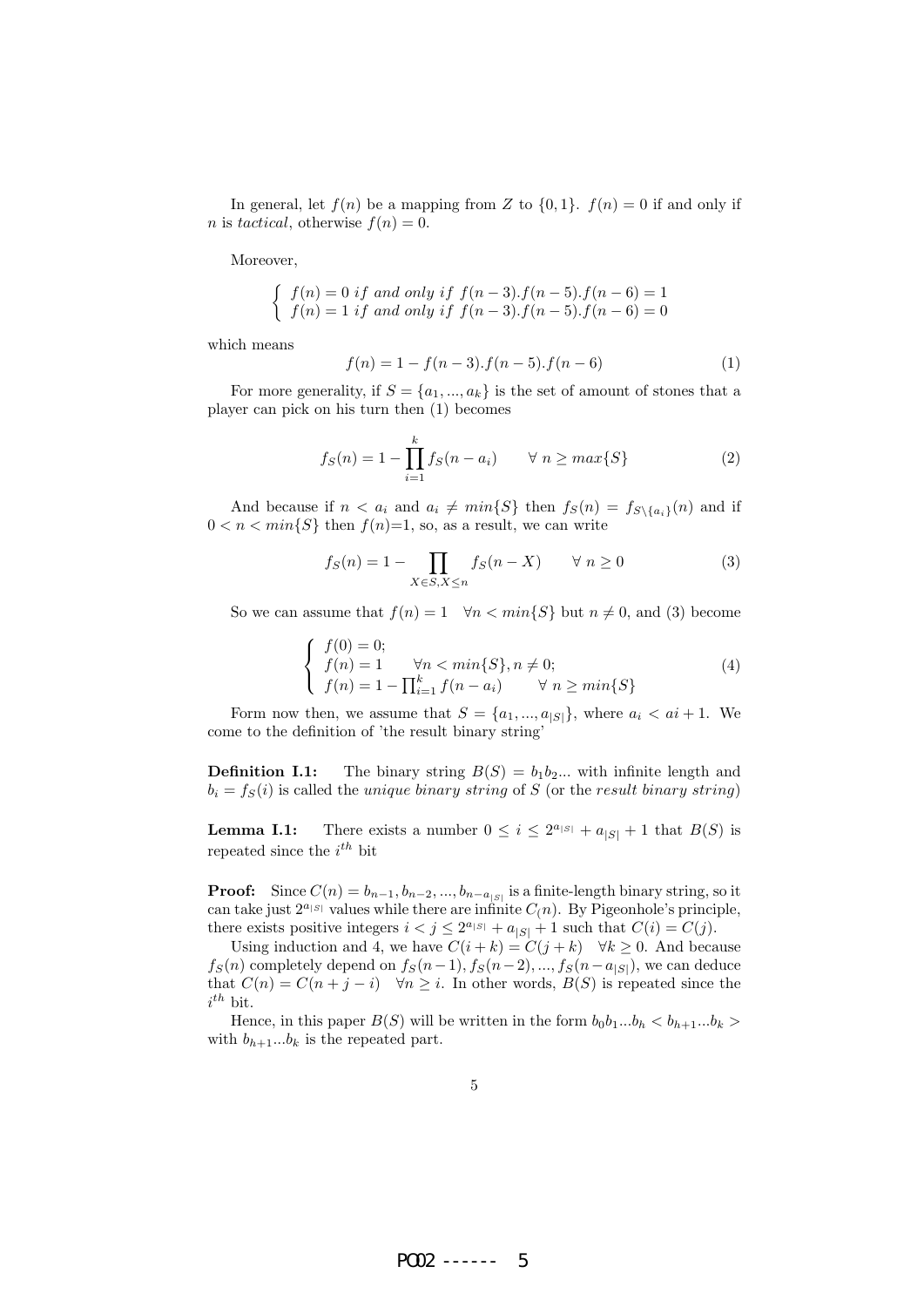Moreover, if we change the rule to "who picks the last stone is the loser", we got the same recurrent expression but with different beginning values. That is:

$$
\begin{cases}\nf(0) = 1; \\
f(n) = 0 \quad \forall n < \min\{S\}, n \neq 0; \\
f(n) = 1 - \prod_{i=1}^{k} f(n - a_i) \quad \forall n \ge \min\{S\}\n\end{cases}
$$
\n(5)

(4) is our key idea in building the algorithm to solve the general problem. Our algorithm has:

```
Input : The set S, a number NOutput: The first N + 1 bits of B(S)And the following is our source code (written in Pascal):
Program Stone_Picking;
Var
      j,e,d,i,f: integer;
      S: array[1..400] of byte;
      Ax: array[1..400] of byte;
      T: String;
Begin
       T:={}^{\prime}Y^{\prime};
       While T='Y' do
       Begin
            Write('Input the size of S : ');
            Readln(e);
            For i:=1 to e do
                 Begin
                     Write('Input S[ ',i,' ] : ');
                     Readln(S[i]);
                 End;
             Write('Input the length of binary string : ');
             Readln(d);
             Ax[200]:=0;For i:=1 to 199 do
                 Begin
                     Ax[i]:=1;
                 End;
            For i:=1 to d do
                 Begin
                     If i < S[1] then Ax[i+200]:=1;If i>=S[1] then
                          Begin
                              f:=1;
                              For j:=1 to e do
```
Begin 6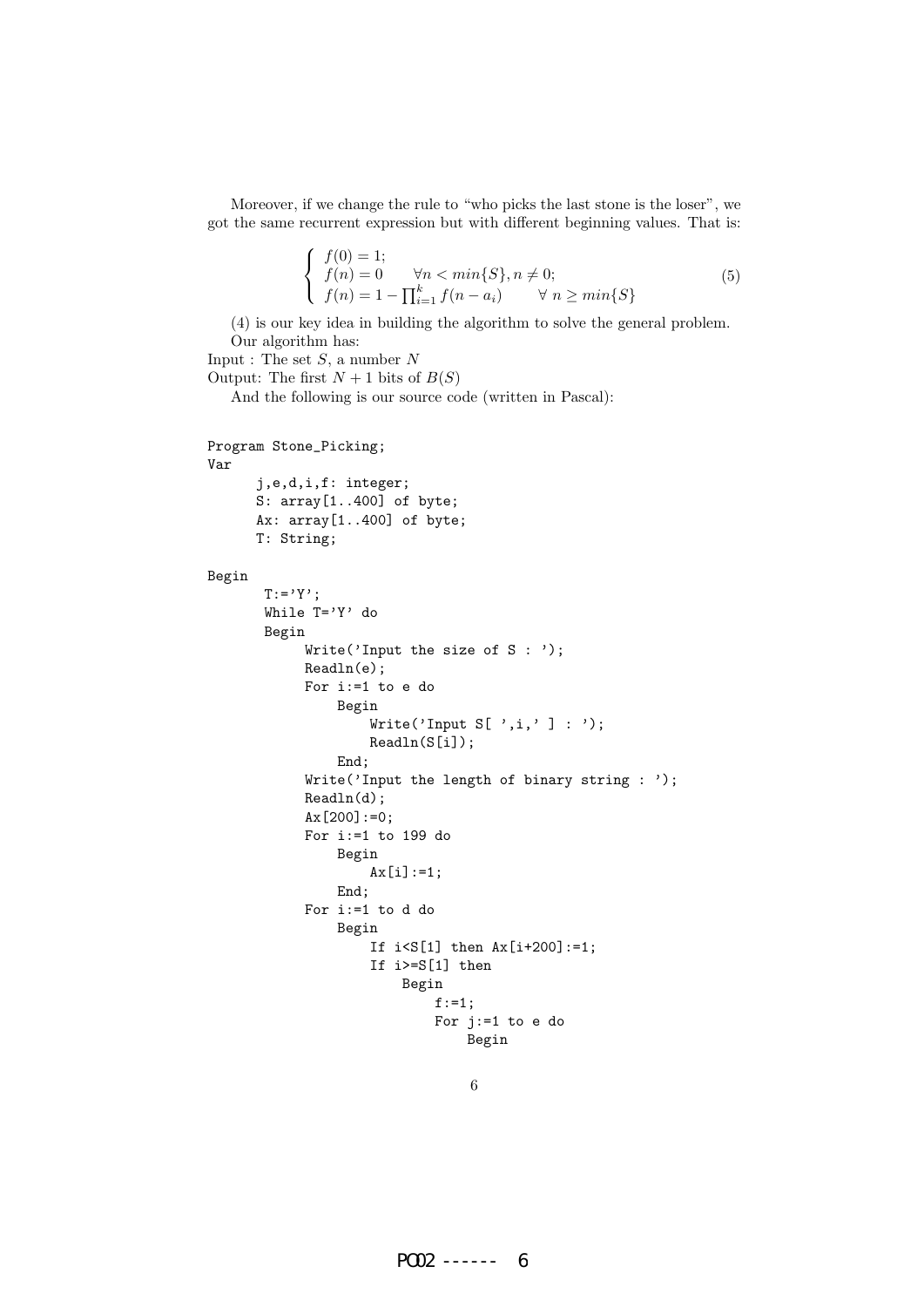```
f:=f*Ax[i+200-S[j] ]
                    End;
                    Ax[i+200]:=1-fEnd;
        End;
    For i:=0 to d do
        Begin
            Writeln( 'f( ', i:3,' ) = ',Ax[i+200]);
        End;
    Write('Restart? <Y/N>: ');
    Readln(T);
End;
```
End.

By the algorithm above, we can conclude that:

**Conclusion I.1:** If there exists a positive integer  $T > max\{S\}$  that

$$
f_S(i) = f_S(i+T) \quad \forall i \in [0, T]
$$

then  $f_S(n)$  is periodic with period T

**Proof:** We will use induction on  $i$  to prove the Conclusion

The Conclusion is true for all  $i \in [0, T]$ . Assume that it's also true for all  $i \in [0, k]$   $(k \geq T)$ , we have

$$
f_S(k+1+T) = 1 - \prod_{x \in S} f_S(k+1+T-x) = 1 - \prod_{x \in S} f_S(k+1-x) = f_S(k+1)
$$

(true because  $k \geq T \geq x$ )

So the Conclusion is also true for all  $i \in [0, k+1]$ . The result will follow then.

Now, we want to express the result in a simple way. Unlike using an binary string, which is very hard to remember, the following method uses only a rational number.

**Definition I.2:** For a set S with binary string  $B(S) = x_1 x_2 \dots x_n \dots$ , we consider following real number as the " $result - number$ " of S:

$$
E(S) = \sum_{i=1}^{\infty} \frac{x_i}{2^i}
$$

**Lemma I.2:** For all finite set S, its result – number  $E(S)$  is a rational number in  $(0, 1)$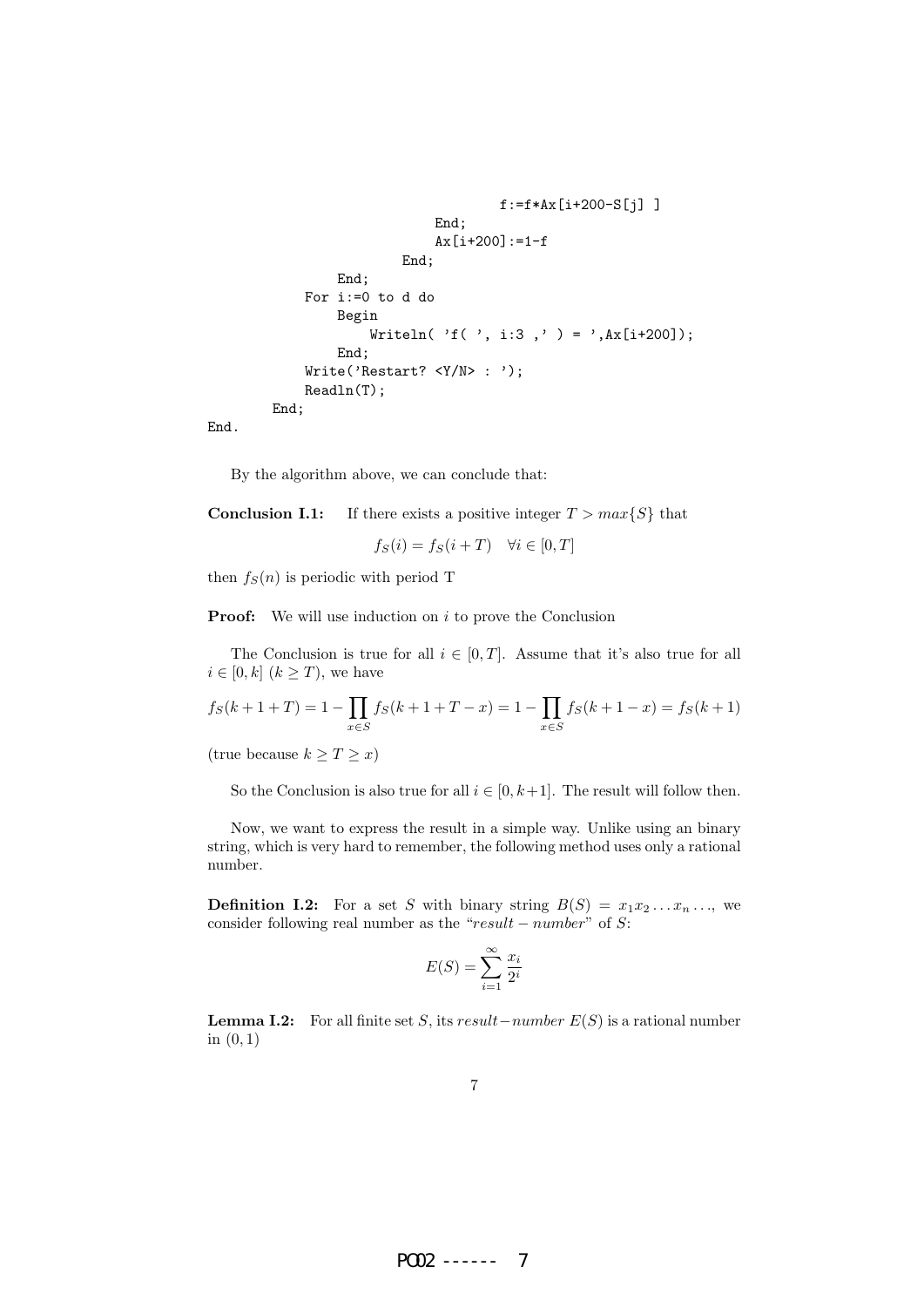**Proof:** Because  $B(S)$  can not be filled with only '0' or '1' from some term onward, then  $0 = \sum_{i=1}^{\infty} \frac{0}{2^i} < E(S) < \sum_{i=1}^{\infty} \frac{1}{2^i} = 1$ , which means  $B(S)$  is in  $(0, 1)$ 

By  $Lemma I.1, B(S)$  can be expressed as the following form:  $B(S) = b_1b_2...b_k < a_1a_2...a_T >$ . Then

$$
E(S) = \sum_{i=1}^{k} \frac{b_i}{2^i} + \sum_{i=1}^{T} \frac{a_i}{2^{k+i}} \left( \sum_{j=0}^{\infty} \left( \frac{1}{2} \right)^{T} j \right) = \sum_{i=1}^{k} \frac{b_i}{2^i} + \frac{2^T}{2^T - 1} \sum_{i=1}^{T} \frac{a_i}{2^{k+i}}
$$

which is rational.

**Lemma I.3:** For all result binary string  $B(S)$ , its result – number  $E(S)$  is unique, that is

$$
E(S) = E(S') \Rightarrow B(S) = B(S')
$$

**Proof:** Assume in contradiction that  $B(S) = x_1 x_2 \dots \neq B(S') = y_1 y_2 \dots$  Let t be the smallest index that  $x_t \neq y_t$ . Without loss of generality, assume that  $x_t = 1$  and  $y_t = 0$ . We have:

$$
E(S) - E(S') = \frac{1}{2^t} + \sum_{i=t+1}^{\infty} \frac{x_i - y_i}{2^i} \ge \frac{1}{2^t} + \sum_{i=t+1}^{\infty} \frac{1}{2^i} = 0
$$

The equaltion holds if and only if  $x_i = 0$  adn  $y_i = 1$  for all  $i > t$ , which is not true because  $B(S)$  can not be filled with only '0' or '1' from some term onward. The contraction completes the proof.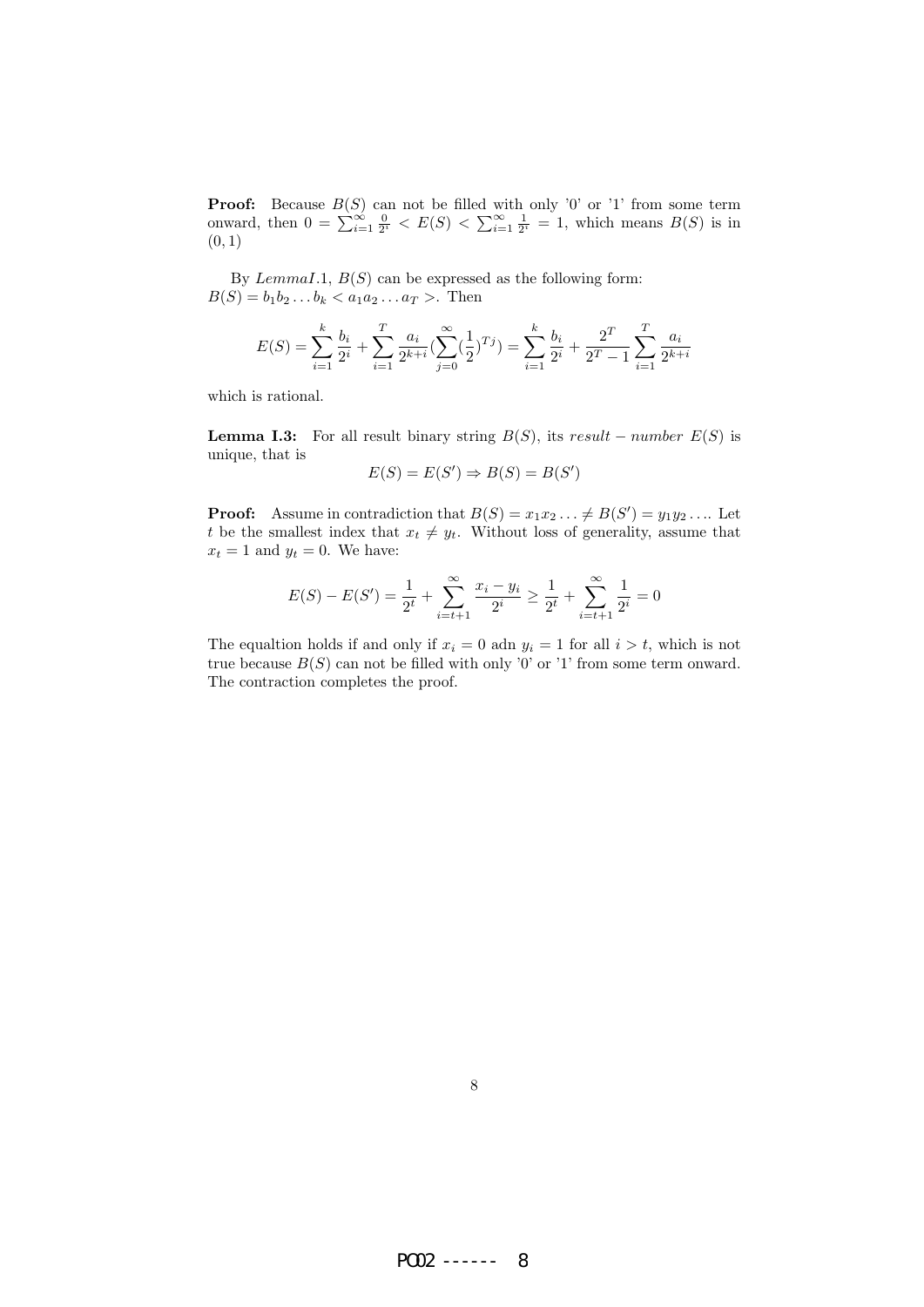# Part II Summary of our results

The following is our result in different cases

#### Lemmas and Conclusions in I

Case  $S = \{a\}$  $B(S) = 0.11...1$  ${\overline{a} bits}$  $[00 \dots 0]$  $a-1bits$ and  $E(S) = \frac{2^a}{2^a}$  $\overline{2^a+1}$ 

**Case** 
$$
S = \{1, b\}
$$
  
If b is odd,  $B(S) = < 0, 1 >$  and  $E(S) = \frac{2}{3}$   
If b is even,  $B(S) = < \underbrace{0101...01}_{b bits} 1 >$  and  $E(S) = \frac{4(2^b+1)}{3(2^{b+1}-1)}$ 

Case 
$$
S = \{2, b\}
$$

If 
$$
b \equiv 0 \pmod{4}
$$
,  $B(S) = \text{${\leq$}}\frac{01100110...0110}{b \text{ bits}}$   
\nIf  $b \equiv 1 \pmod{4}$ ,  $B(S) = \text{${\leq$}}\frac{01100110...0110}{b \text{ bits}}$   
\nIf  $b \equiv 1 \pmod{4}$ ,  $B(S) = \text{${\leq$}}\frac{01100110...0110}{b-1 \text{ bits}}$   
\nIf  $b \equiv 2 \pmod{4}$ ,  $B(S) = \text{${\leq$}}\frac{01100110...0110}{b-1 \text{ bits}}$   
\nIf  $b \equiv 3 \pmod{4}$ ,  $B(S) = \text{${\leq$}}\frac{01100110...0110}{b-3 \text{ bits}}$   
\nIf  $b \equiv 3 \pmod{4}$ ,  $B(S) = \text{${\leq$}}\frac{01100110...0110}{b-3 \text{ bits}}$ 

**Case** 
$$
S = \{1, 2, c\}
$$

If 
$$
b \equiv \pm 1 \pmod{3}
$$
,  $B(S) = <011 >$  and  $E(S) = \frac{6}{7}$   
If  $b \equiv 0 \pmod{3}$ ,  $B(S) = <\underbrace{011011...011}_{b \text{ bits}} 1 > E(S) = \frac{2(3.2^{c+1}+1)}{7(2^{c+1}-1)}$ 

Case  $S = \{1, b, c\}$  where b is odd If *c* is odd,  $B(S) = 0, 1 >$  and  $E(S) = \frac{2}{3}$ If c is even,  $B(S) = 0.101...01$  ${c}$  bits 11..1  $\overline{b}$  bits > and  $E(S) = \frac{2^{b+c} + 2^{b+1} - 3}{3(2^{b+c}-1)}$ 

The recurrent expression (8)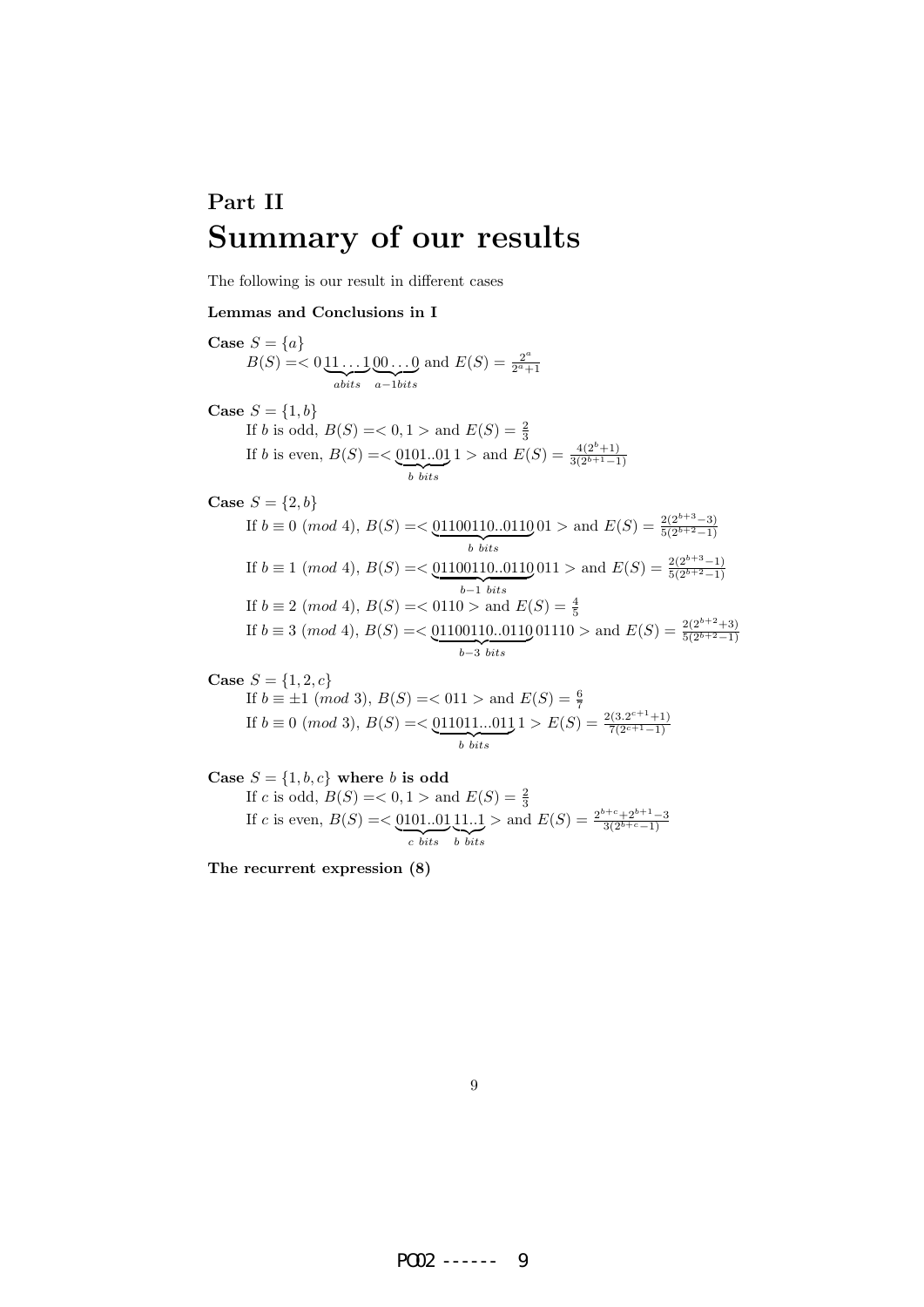# Part III Detailed Proofs

## 1 Case  $S = \{a\}$

As we have proved before:

$$
\begin{cases}\n f_S(n) = 1 & \text{for} \quad n = 1, 2, \dots, a - 1 \\
 f_S(n) = 1 - f_S(n - a) & \forall n \ge a\n\end{cases}
$$

Since  $f_S(n) = 1 - f_S(n-a) = 1 - (1 - f(n-2a)) = f(n-2a)$ , f<sub>S</sub> is repeated with the period of 2a

In brief, we got the following result:

**Conclusion 1.1:** For all positive integer a,  $f_S(n)$  where  $S = \{a\}$  is defined as following:

 fS(n) = 1 for n ≡ 1, 2, ..., a (mod 2a) fS(n) = 0 for n ≡ a + 1, a + 2, ..., 2a (mod 2a)

And  $E(S) = \frac{2^a}{2^a}$  $\overline{2^a+1}$ 

## 2 Case  $S = \{1, b\}$

### 2.1  $S = \{1, b\}$  where b is odd

We can easily check that  $f_{(1,b)}(0) = 0$  and  $f_{(1,b)}(1) = 1$ Moreover,  $f_{(1,b)}(n) = 1 - f_{(1,b)}(n-1) \cdot f_{(1,b)}(n-a)$ ,

Note that if  $n$  is odd, because players can take just an odd amount of stones, after the second man's turn, the amount of stones remains odd, so the first man always win the game.

If  $n$  is even, after the first man's turn, the amount of stones remains odd, so the second man is the winner of game.

So, the result binary string in this case is  $\lt 0, 1 >$  and  $E(S) = \frac{2}{3}$ .

#### 2.2  $S = \{1, b\}$  where b is even

For simple writing, let  $f(n)$  be  $f_{(1,b)}(n)$ .

We can easily check that  $f(0) = 0$  and  $f(1) = 1$ . Moreover,  $f(n) = 1 - f(n-1) \cdot f(n-b)$ 

If  $n < b$  two man have only the way to pick stones , so if n is odd, the first player wins and if  $n$  is even, the second one wins.

So when  $n = 0, 1, 2, \ldots, b - 1$ 

 $f(n) = 0, 1, 0, 1, 0, 1, \dots, 0, 1$  and when  $n = b$ ,  $f(n) = 1$ .

10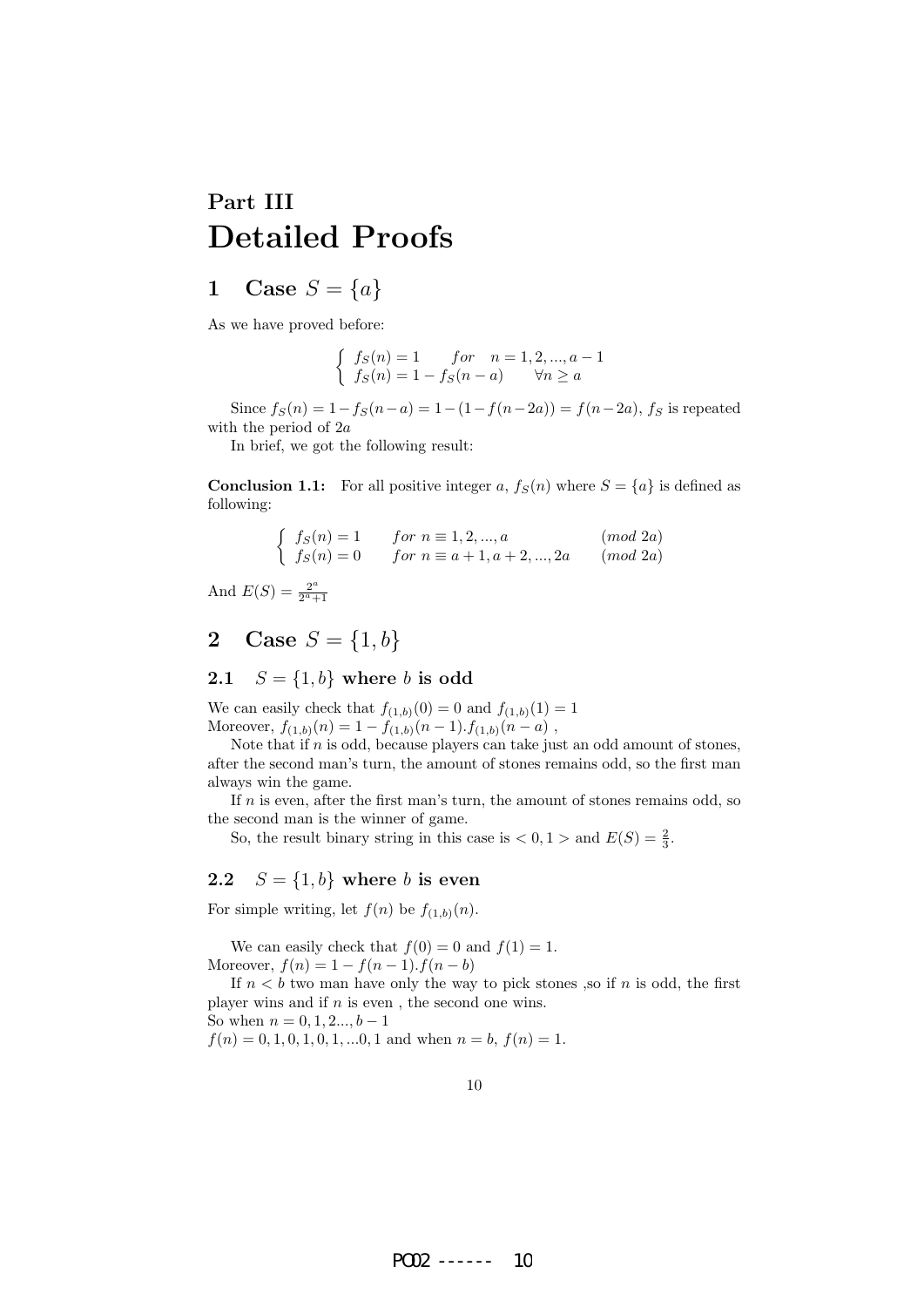We prove that the binary String of this case has period of  $a + 1$ If  $n = b + 1, b + 2, \ldots, 2b + 1$  we prove that  $f(n) = 0, 1, 0, 1, \ldots, 0, 1, 1$ We can easily check that  $f(b+1) = 0$  and  $f(b+2) = 1$ 

Using induction, we'll prove that  $f((b+1) + k) = f(k)$  for all  $k = 0, 1, ...b$ Assume that  $f((b+1)+k) = f(k)$  is true for k, we prove that  $f(b+1) + k + 1 = f(k+1).$ We have  $f(n) = 1 - f(n-1) \cdot f(n-b)$  $\Rightarrow f((b+1)+k+1) = 1 - f((b+1+k).f(k+2)) = 1 - f(k).f(k+2)$  $\Rightarrow$  f(b + 1 + k + 1) = 1 - f(k).f(k + 2) If  $k + 2 \le b - 1$  we have  $f(k) = f(k + 2)$  so  $f(b + 1 + k + 1) = 1 - f(k)$ 

Note that  $f(k + 1) = 1 - f(k)$  so we have  $f(b + 1 + k + 1) = f(k + 1)$ 

So when  $N = b + 1, b + 2, \dots 2b$   $f(N) = 0, 1, 0, 1, \dots 0, 1$ 

Finally, we have  $f(2b+1) = 1 - f(2b) \cdot f(b+1) = 1$ 

In brief, in this case we have binary String is  $0, 1, 0, 1, ..., 0, 1, 1$  and  $E(S) =$  $rac{4(2^b+1)}{3(2^{b+1}-1)}$ .

# 3 Case  $S = \{2, b\}$

In this case, the function  $f_{(2,b)}$  satisfies the expression:

$$
f_{(2,b)}(n) = 1 - f_{(2,b)}(n-2) \cdot f_{(2,b)}(n-b) \quad \forall n \ge b
$$

The result can be divided into 3 sub-cases:

#### 3.1  $S = \{2, b\}$  where  $b = 4k$  or  $4k + 1$

We have the following conclusion:

**Conclusion: 3.1.1** If b has the form of  $4k$  or  $4k + 1$  then  $f_{(2,b)}(n) = f(n)$ , where  $f(n)$  is defined as below:

$$
\begin{cases}\n f(n) = 0 & if \quad n \equiv 3 \quad or \quad n \equiv 0 \pmod{4}; \quad n \le b \\
 f(n) = 1 & if \quad n \equiv 1 \quad or \quad n \equiv 2 \pmod{4}; \quad n \le b \\
 f(b) = 1; \qquad f(b+1) = 1 \\
 f(n) = f(n+b+2) & \forall n \ge 0\n\end{cases}
$$

**Proof:** It's obvious that the function  $f_{(2,b)}$  is unique, so we just have to prove that  $f(n)$  satisfies all conditions for  $f_{(2,b)}$  and complete the proof. Indeed, we have:

- 1.  $f_{(2,b)}(n) = f_{(2)}(n) = f(n) \quad \forall n \leq b-1 \text{ and } f_{(2,b)}(b) = f(b) = 1$ <br>2.  $b-1 \equiv 0 \text{ or } 3 \pmod{4}$ , so  $f(b+1-2) = 0$ , leads to  $f(b+1) =$
- $b-1 \equiv 0$  or  $3(mod 4)$ , so  $f(b+1-2) = 0$ , leads to  $f(b+1) = 1$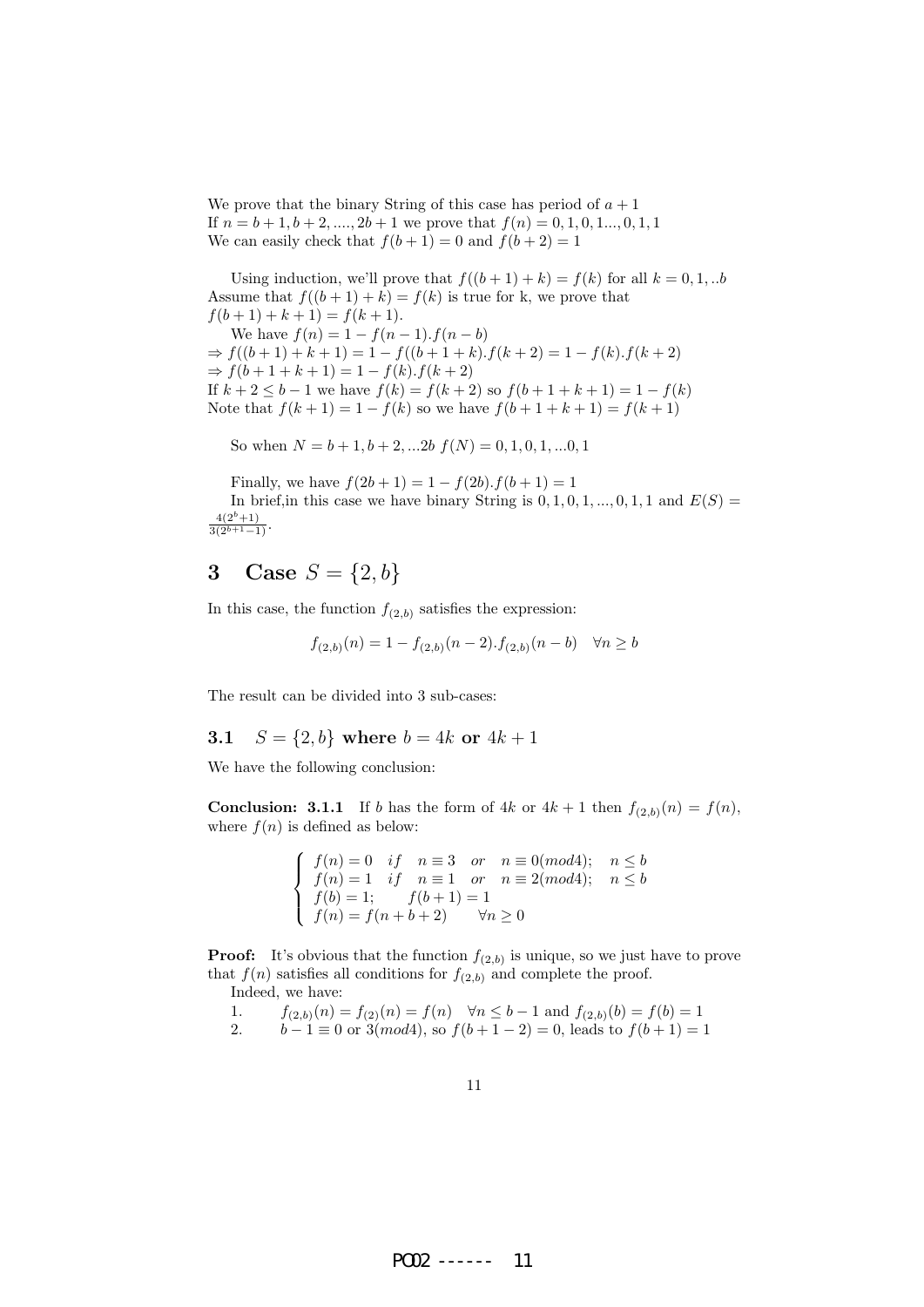3. We'll prove that  $f(n) = 1 - f(n-2) \cdot f(n-b)$ . We can check that  $f(n)$  above has the following properties:

$$
\begin{cases}\nf(n) = 0 \to f(n \pm 2) = 0 \\
f(n+2) = f(n-2) = 1 \to f(n) = 0\n\end{cases}
$$
\n(6)

then we have

$$
f(n) = 1 - f(n-2) \cdot f(n+2) = 1 - f(n-2)f(n-b)
$$

And the conclusion will follow.

So, in this case, the result binary string has the minimum period defined by: the first  $b - 1$  bits as in the case  $S = \{2\}$ , and then added a bit '1'. And the result – number is  $\frac{2(2^{b+3}-3)}{5(2^{b+2}-1)}$ 

### 3.2  $S = \{2, b\}$  where  $b = 4k + 3$

We have the following conclusion:

**Conclusion: 3.2.1** If b has the form of  $4k + 3$  then  $f_{(2,b)}(n) = f(n)$ , where  $f(n)$  is defined as below:

$$
\begin{cases}\nf(n) = 0 & if \quad n \equiv 3 \quad or \quad n \equiv 0(mod4); \quad n \le b \\
f(n) = 1 & if \quad n \equiv 1 \quad or \quad n \equiv 2(mod4); \quad n \le b \\
f(b) = 1; \qquad f(b+1) = 0 \\
f(n) = f(n+b+2) & \forall n \ge 0\n\end{cases}
$$

**Proof:** It's obvious that the function  $f_{(2,b)}$  is unique, so we just have to prove that  $f(n)$  satisfies all conditions for  $f_{(2,b)}$  and complete the proof.

Indeed, we have:

| 1. | $f_{(2,b)}(n) = f_{(2)}(n) = f(n)$                                                            | $\forall n \leq b-1$ and $f_{(2,b)}(b) = f(b) = 1$ |
|----|-----------------------------------------------------------------------------------------------|----------------------------------------------------|
| 2. | $b-1 \equiv 2 \pmod{4}$ , so $f(b+1-2) = 1$ and $f(b+1-b) = f(1) = 1$ , leads to $f(b+1) = 0$ |                                                    |

3. We can prove, as the same way in 3.1, that  $f$  satisfies  $(6)$ 

And the conclusion will follow.

So, in this case, the result binary string has the minimum period defined by: the same first  $b-1$  bits as in the case  $S = \{2\}$ , and then added a bit '0'. Hence,  $E(S) = \frac{4(2^{b+2}+3)}{5(2^{b+2}-1)}$ 

### **3.3**  $S = \{2, b\}$  where  $b = 4k + 2$

We have the following conclusion:

**Conclusion: 3.3.1** If b has the form of  $4k + 2$  then  $f_{(2,b)}(n) = f_{(2)}(n)$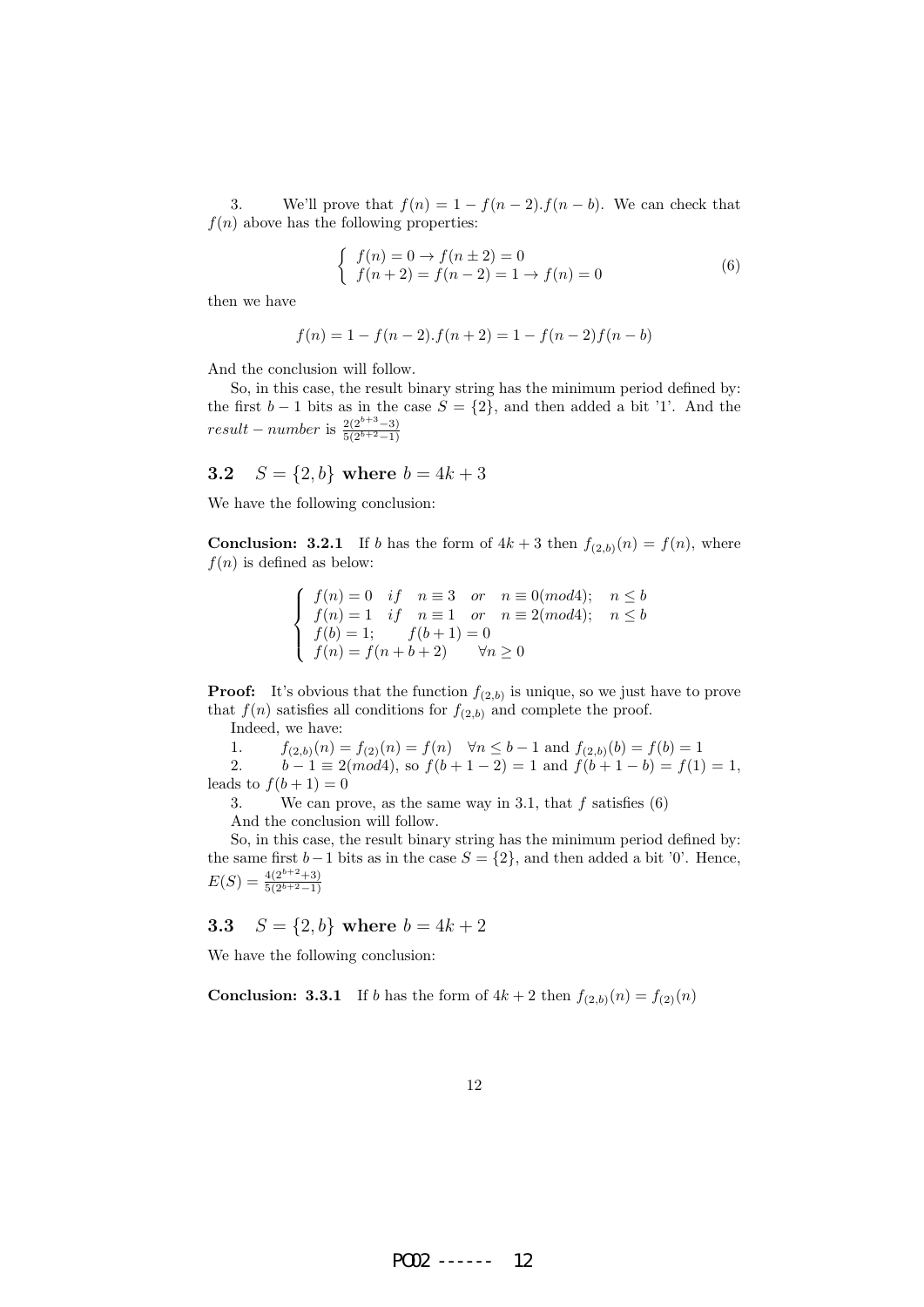**Proof:** It's obvious that the function  $f_{(2,b)}$  is unique, so we just have to prove that  $f_{(2)}(n)$  satisfies all conditions for  $f_{(2,b)}$  and complete the proof.

Notice that  $f_{(2,b)}(n) = f_{(2)}(n) \quad \forall n \leq b-1$  and  $f_{(2,b)}(b) = 1$  $f_{(2)}(b)$ , we only need to prove that

$$
f_{(2)}(n) = 1 - f_{(2)}(n-2) \cdot f_{(2)}(n-b) \quad \forall n \ge b
$$

The expression above is trivial because  $f_{(2)}$  has the period of 4, so:

$$
f_{(2)}(n) = 1 - f_{(2)}(n-2) = 1 - f_{(2)}^2(n-2) = 1 - f_{(2)}(n-2) \cdot f_{(2)}(n-b)
$$

So, in this case, the result binary string has the minimum period defined of  $< 0110 >$  and  $E(S) = \frac{4}{5}$ , as same as in the case  $S = 2$ .

## 4 Case  $S = \{1, 2, c\}$

For simple writing, let  $f(n)$  be  $f_{(1,2,c)}(n)$ .

4.1  $S = \{1, 2, 3\}$ 

**Lemma 4.1.1:** The function  $f$  define above satisfies the following expression:

$$
f(4t + k) = f(k)
$$
  $\forall t \in N \text{ and } k = 0, 1, 2, 3$ 

**Proof:** Indeed, when  $n = 0, 1, 2, 3, 4, 5, 6, 7$  we have  $f(n) = 0, 1, 1, 1, 0, 1, 1, 1$ We'll use induction on t for the proof. It's trivial if  $t = 1$ 

Assume that  $f(4t + k) = f(k)$  for any  $t \in N$  and  $k = 0, 1, 2, 3$ We have :

 $f(4(t + 1) + k) = 1 - f(4(t + 1) + k - 1) \cdot f(4(t + 1) + k - 2) \cdot f(4(t + 1) + k - 3)$  $= 1 - f(4t + k + 3) \cdot f(4t + k + 2) \cdot f(4t + k + 1)$  $= 1 - f(k+3) \cdot f(k+2) \cdot f(k+1)$ 

If 
$$
k = 0
$$
 we have:  $f(4(t+1)) = 1 - f(3) \cdot f(2) \cdot f(1) = 0 = f(0)$ 

If  $k = 1$  we have:  $f(4(t + 1) + 1) = 1 - f(4) \cdot f(3) \cdot f(2) = 1 = f(1)$ 

If 
$$
k = 2
$$
 we have:  $f(4(t + 1) + 2) = 1 - f(5)$ .  $f(4)$ .  $f(3) = 1 = f(2)$ 

If 
$$
k = 3
$$
 we have:  $f(4(t+1) + 3) = 1 - f(6)$ .  $f(5)$ .  $f(4) = 1 = f(3)$ 

And the statement is also true for  $t + 1$ .

In brief,we have  $f(4t + k) = f(k)$  for all  $t, k \in N$ 

So we have the binary string is  $< 0, 1, 1, 1 >$  and the period is 4.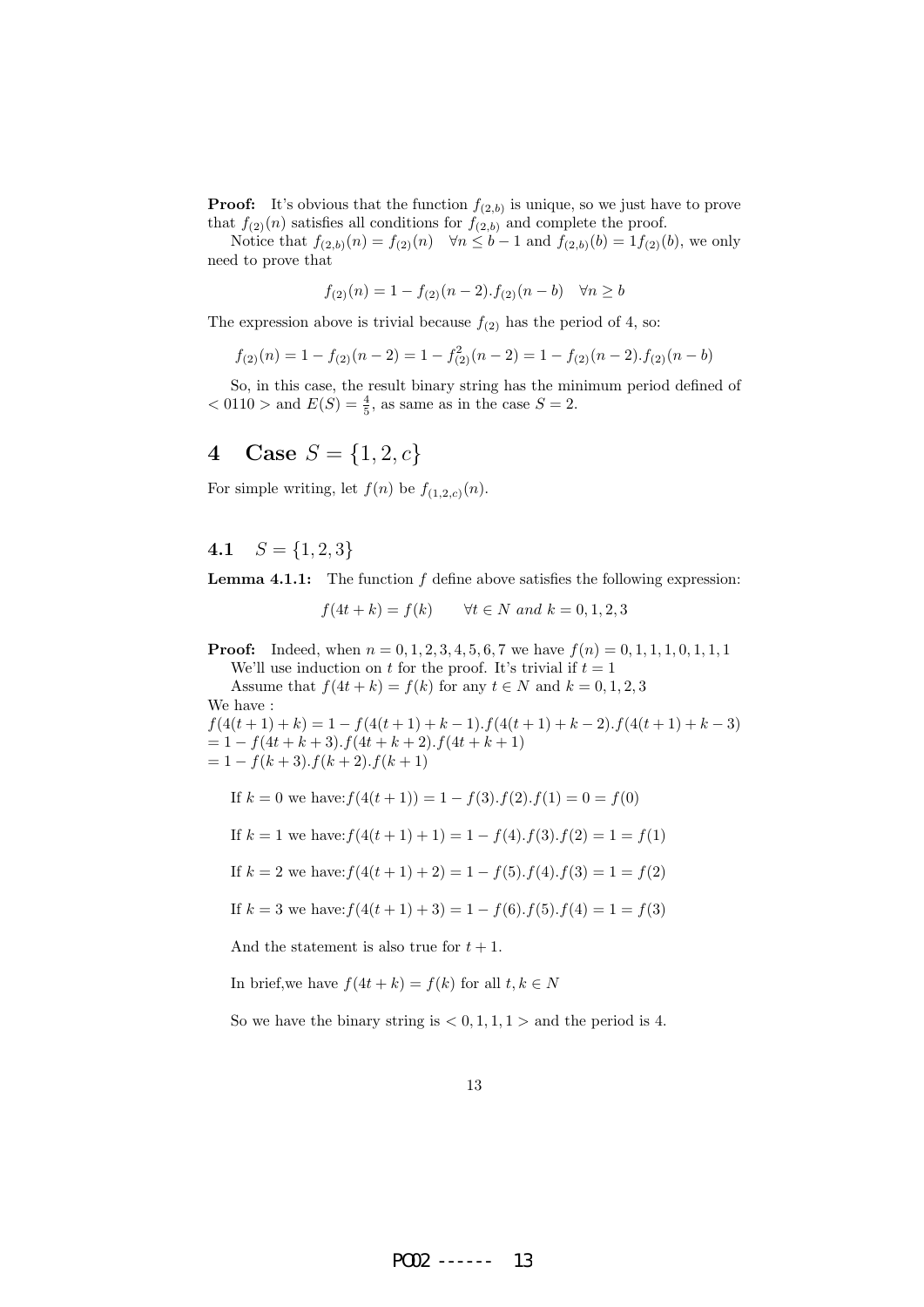4.2  $S = \{1, 2, 4\}$ 

**Lemma 4.2.1:** The function  $f$  define above satisfies the following expression:

 $f(3t + k) = f(k)$   $\forall t \in N \text{ and } k = 0, 1, 2$ 

**Proof:** When  $n = 0, 1, 2, 3, 4, 5$  we have  $f(n) = 0, 1, 1, 0, 1, 1$ We'll use induction on t for the proof. It's trivial if  $t = 1$ Assume that  $f(3t + k) = f(k)$  for any  $t \in N$  and  $k = 0, 1, 2$ We have :  $f(3(t + 1) + k) = 1 - f(3(t + 1) + k - 1) \cdot f(3(t + 1) + k - 2) \cdot f(3(t + 1) + k - 3)$  $= 1 - f(3t + k + 2) \cdot f(3t + k + 1) \cdot f(3t + k)$  $= 1 - f(k + 2) \cdot f(k + 1) \cdot f(k)$ 

If  $k = 0$  we have:  $f(3(t + 1)) = 1 - f(2) \cdot f(1) \cdot f(0) = 0 = f(0)$ 

If  $k = 1$  we have:  $f(3(t + 1) + 1) = 1 - f(3) \cdot f(2) \cdot f(1) = 1 = f(1)$ 

If 
$$
k = 2
$$
 we have:  $f(3(t+1) + 2) = 1 - f(4)$ .  $f(3)$ .  $f(2) = 1 = f(2)$ 

And the statement is also true for  $t + 1$ .

In brief,we have  $f(3t + k) = f(k)$  for all  $t, k \in N$ 

So we have the binary string is  $< 0, 1, 1 >$  and the period is 3.

4.3  $S = \{1, 2, 5\}$ 

**Lemma 4.3.1:** The function  $f$  define above satisfies the following expression:

$$
f(3t + k) = f(k) \qquad \forall t \in N \text{ and } k = 0, 1, 2
$$

**Proof:** When  $n = 0, 1, 2, 3, 4, 5$  we have  $f(n) = 0, 1, 1, 0, 1, 1$ We'll use induction on t for the proof. It's trivial if  $t = 1$ Assume that  $f(3t + k) = f(k)$  for any  $t \in N$  and  $k = 0, 1, 2$ We have :  $f(3(t+1)+k) = 1 - f(3(t+1)+k-1) \cdot f(3(t+1)+k-2) \cdot f(3(t+1)+k-3)$  $= 1 - f(3t + k + 2) \cdot f(3t + k + 1) \cdot f(3t + k)$ 

 $= 1 - f(k + 2) \cdot f(k + 1) \cdot f(k)$ 

If 
$$
k = 0
$$
 we have:  $f(3(t+1)) = 1 - f(2) \cdot f(1) \cdot f(0) = 0 = f(0)$ 

If 
$$
k = 1
$$
 we have:  $f(3(t+1) + 1) = 1 - f(3)$ .  $f(2)$ .  $f(1) = 1 = f(1)$ 

If 
$$
k = 2
$$
 we have:  $f(3(t+1) + 2) = 1 - f(4)$ .  $f(3)$ .  $f(2) = 1 = f(2)$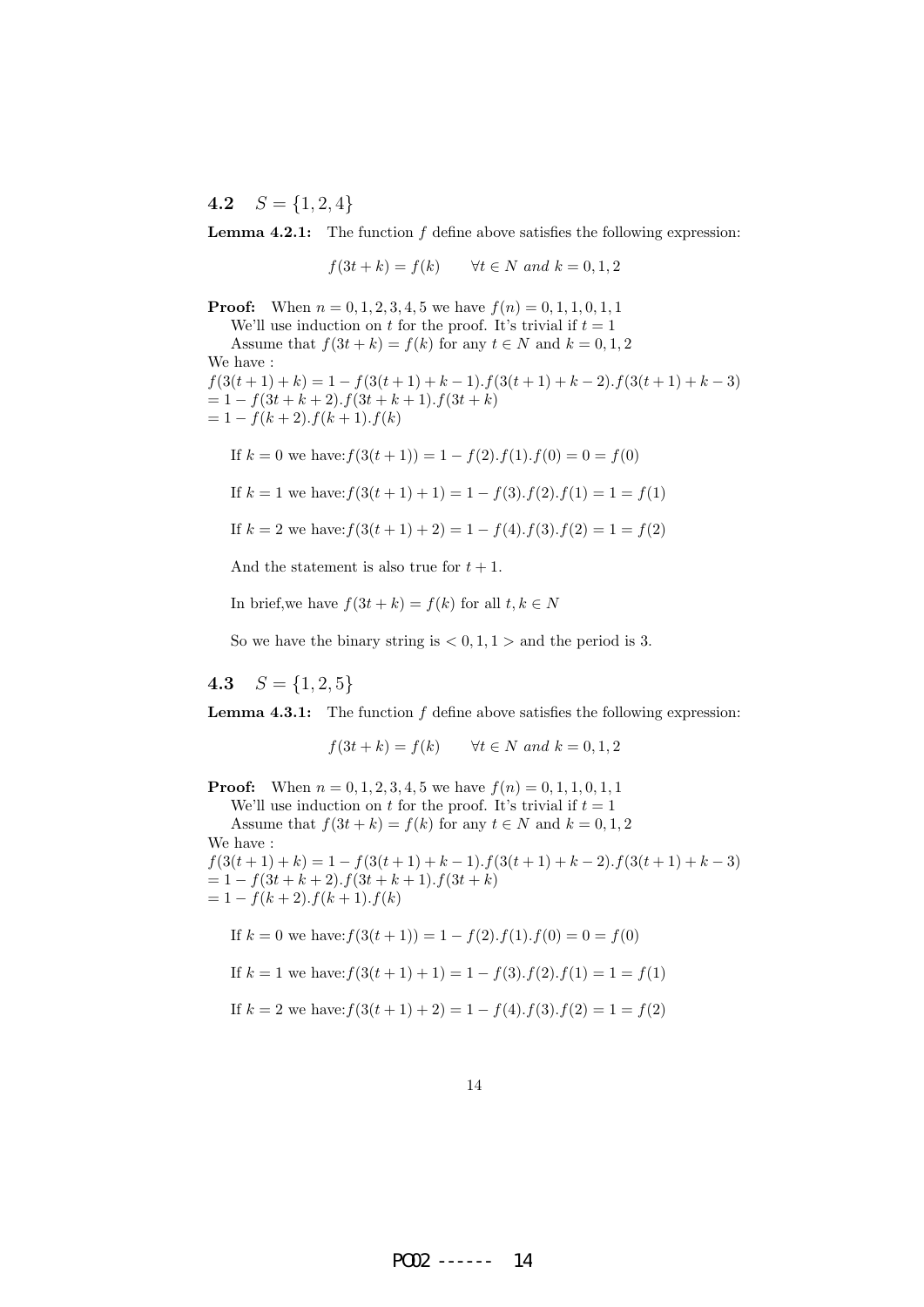And the statement is also true for  $t + 1$ .

In brief,we have  $f(3t + k) = f(k)$  for all  $t, k \in N$ 

So we have the binary string is  $< 0, 1, 1 >$  and the period is 3.

4.4  $S = \{1, 2, 6\}$ 

**Lemma 4.4.1:** The function  $f$  define above satisfies the following expression:

 $f(7t + k) = f(k)$   $\forall t \in N \text{ and } k = 0, 1, 2, 3, 4, 5, 6$ 

**Proof:** When  $n = 0, 1, 2, ..., 12, 13$  we have  $f(n) = 0, 1, 1, 0, 1, 1, 1, 0, 1, 1, 0, 1, 1, 1$ We'll use induction on t for the proof. It's trivial if  $t = 1$ 

Assume that  $f(7t + k) = f(k)$  for all  $t \in N$  and  $k = 0, 1, 2, 3, 4, 5, 6$ We have :  $f(7(t+1)+k) = 1 - f(7(t+1)+k-1) \cdot f(7(t+1)+k-2) \cdot f(7(t+1)+k-3)$  $= 1 - f(7t + k + 6) \cdot f(7t + k + 5) \cdot f(7t + k + 4)$ 

 $= 1 - f(k+6) \cdot f(k+5) \cdot f(k+4)$ 

If  $k = 0$  we have:  $f(7(t + 1)) = 1 - f(6) \cdot f(5) \cdot f(4) = 0 = f(0)$ 

If  $k = 1$  we have:  $f(7(t + 1) + 1) = 1 - f(7)$ .  $f(6)$ .  $f(5) = 1 = f(1)$ 

If  $k = 2$  we have:  $f(7(t + 1) + 2) = 1 - f(8) \cdot f(7) \cdot f(6) = 1 = f(2)$ 

If  $k = 3$  we have:  $f(7(t + 1) + 3) = 1 - f(9)$ .  $f(8)$ .  $f(7) = 0 = f(3)$ 

If  $k = 4$  we have:  $f(7(t + 1) + 4) = 1 - f(10) \cdot f(9) \cdot f(8) = 1 = f(4)$ 

If  $k = 5$  we have:  $f(7(t + 1) + 5) = 1 - f(11) \cdot f(10) \cdot f(9) = 1 = f(5)$ 

If 
$$
k = 6
$$
 we have:  $f(7(t + 1) + 6) = 1 - f(12)$ .  $f(11)$ .  $f(10) = 1 = f(6)$ 

In brief, we have  $f(7t + k) = f(k)$  for all  $t, k \in N$ 

And the statement is also true for  $t + 1$ .

So we have the binary string is  $< 0, 1, 1, 0, 1, 1, 1, \rhd$  and the period is 7. It make us predict if  $c = 3k$  then the period is  $c + 1$  and the binary string is  $< 0, 1, 1, 0, 1, 1, 0, 1, 1, 1 >$  and when  $c = 3k \pm 1$  the binary string is  $< 0, 1, 1 >$ and  $E(S) = \frac{6}{7}$ .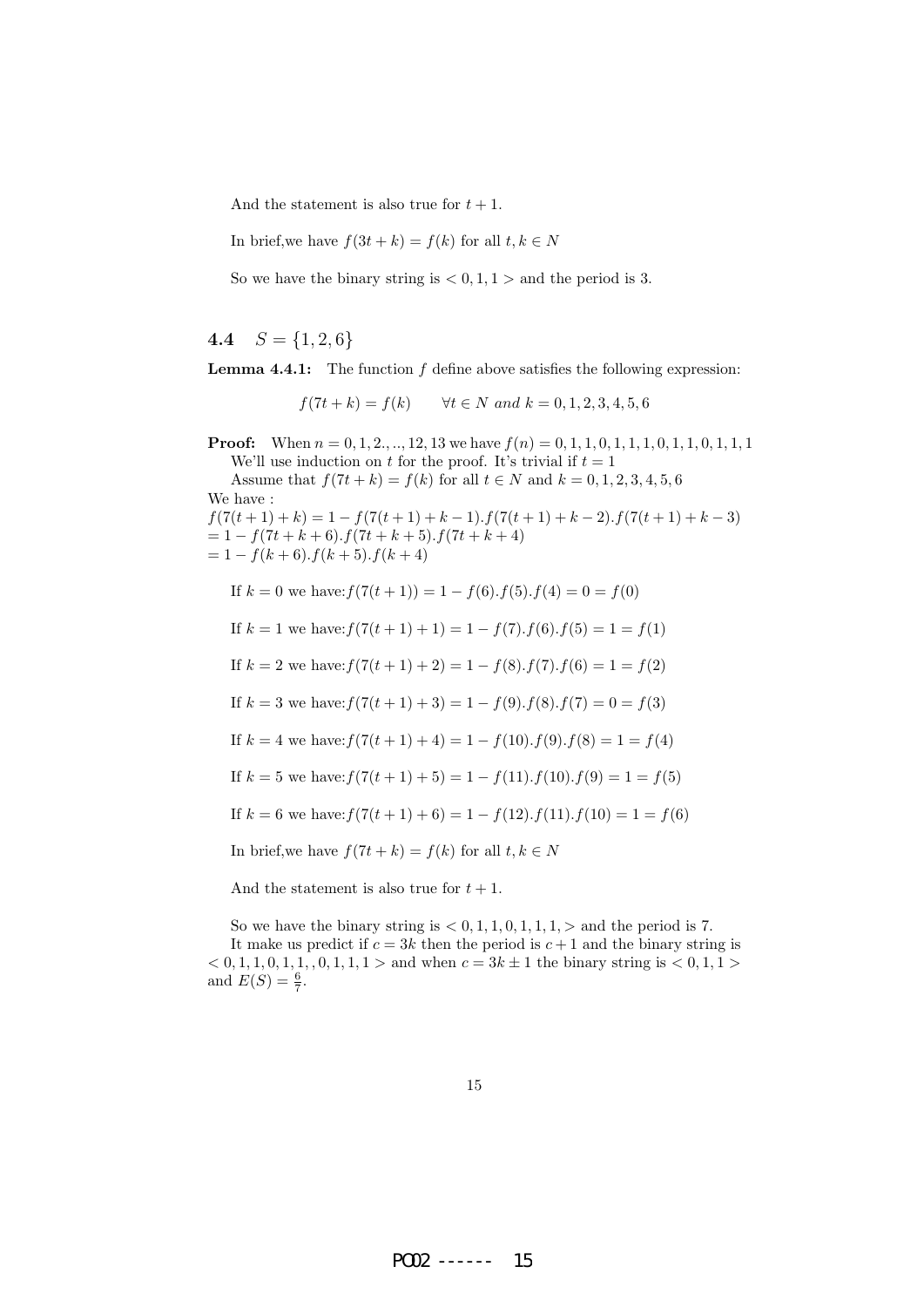### 4.5  $S = \{1, 2, c\}$  where  $c = 3k \pm 1$

We have  $f(n) = 1 - f(n-1) \cdot f(n-2) \cdot f(n-c)$ We can easily check that  $f(0) = 0$  and  $f(1) = 1$ ,  $f(2) = 1, f(3) = 0$ . We use induction to prove the proposition  $:f(3k \pm 1) = 1, f(3k) = 0$ From  $f(n) = 1 - f(n-1) \cdot f(n-2) \cdot f(n-c)$ If  $n = 3k$  then  $f(n-1)$ ,  $f(n-2)$ ,  $f(n-c) = 1$  so  $f(n) = 0$ If  $N = 3k + 1$  then  $f(n-1) = 0 \implies f(n) = 1$ If  $n = 3k + 2$  then  $f(n-2) = 0 \implies f(n) = 1$ In brief, the proposition is true.

## 4.6  $S = \{1, 2, c\}$  where  $c = 3k$

Assume that  $\geq 3$ .

We can easily check that  $f(0) = 0$  and  $f(1) = 1$ ,  $f(2) = 1$ ,  $f(3) = 0$ . For all  $k \leq c-1$ , two player only have pick 1 or 2, we prove that for all  $k \leq c-1$ ,  $f(k) = 0$  if  $k = 3t$  and  $f(k) = 1$  if  $k = 3t \pm 1$ 

It is easily because the case  $(1, 2)$  we have for all  $k \leq c-1$ ,  $f(k) = 0$  if  $k = 3t$ and  $f(k) = 1$  if  $k = 3t \pm 1$ 

When  $k = c$  we have  $f(c) = 1$ So, when  $N = 0, 1, 2, ...c$  we have  $f(N) = 0, 1, 1, 0, 1, 1, ... , 0, 1, 1, 1$ 

We prove that for all  $N = c+1, c+2, ...2c+1$  we have  $f(N) = 0, 1, 1, 0, 1, 1, ... , 0, 1, 1, 1$ This problem is equivalent with for all  $k = 0, 1, 2, ...$  we have  $f(c+1+k) = f(k)$ We prove the proposition for all  $k = 0, 1, 2, ...c$  we have  $f(c + 1 + k) = f(k)$ We can easily check that :  $f(c+1) = 1 - f(c) \cdot f(c-1) \cdot f(1) = 0$ 

 $f(c+2) = 1 - f(c+1) \cdot f(c) \cdot f(2) = 1$ 

Assume that the proposition is true for all  $1 \leq k \leq c-1$ We have  $f(c+1+k+1) = 1 - f(c+1+k) \cdot f(c+1+k-1) \cdot f(k)$ Follow the assumption, we have:  $f(c+1+k) = f(k)$  and  $f(c+1+k-1) = f(k-1)$  $\implies f(c+1+k+1) = 1 - f(k) \cdot f(k-1)$ If  $k = 3t$  we have  $f(c + 1 + k + 1) = 1 = f(k + 1)$ If  $k = 3t + 1$  we have  $f(c + 1 + k + 1) = 1 = f(k + 1)$ If  $k = 3t + 2$  we have  $f(c + 1 + k + 1) = 0 = f(k + 1)$ So we have the proposition is true for all  $1 \leq k \leq c-1$ Finally, we have  $f(c+1+c) = 1 - f(2c) \cdot f(2c-1) \cdot f(c+1) = 1$  $\implies$  the proposition is true for all  $k = 0, 1, 2, \ldots, 2c + 1$ 

In brief, the binary string in this case is  $< 0, 1, 1, 0, 1, 1, \ldots, 0, 1, 1, 1 >$  and  $E(S) = \frac{2(3.2^{c+1}+1)}{7(2^{c+1}-1)}$ .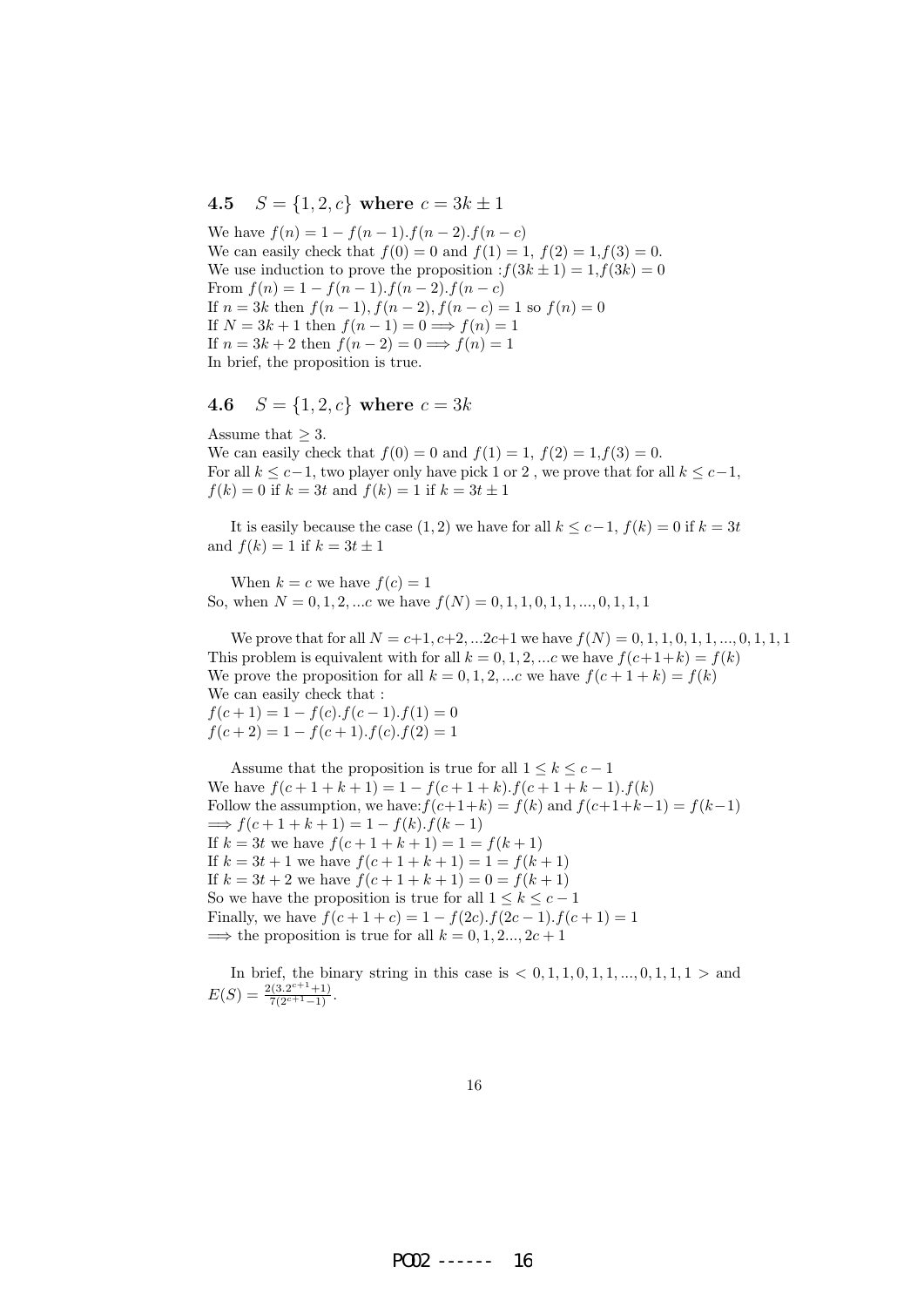# 5 Case  $S = \{1, 3, c\}$

For simple writing, let  $f(n)$  be  $f_{(1,3,c)}(n)$ .

## 5.1  $S = \{1, 3, 4\}$

When  $n = 0, 1, 2...$  we have  $f(n) = 0, 1, 0, 1, 1, 1, 1, 0, 1, 0, 1, 1, 1, 1...$ 

It make us predict the binary string in this case is  $< 0, 1, 0, 1, 1, 1, 1 >$  and the period is 7.

Note that we have  $f(n) = 1 - f(n-1) \cdot f(n-3) \cdot f(n-4)$ , Simple induction complete the proof.

5.2  $S = \{1, 3, 5\}$ 

When  $n = 0, 1, 2...$  we have  $f(n) = 0, 1, 0, 1, ...$ It make us predict the binary string in this case is  $< 0, 1 >$  and the period is 2.

Note that if  $n$  is odd, because players can take just an odd amount of stones, after the second player's turn, the amount of stones remains odd, so the first one always win the game.

If  $n$  is even, after the first man's turn, the amount of stones remains odd, so the second man is the winner of game. In brief, we have the binary string in this case is  $< 0, 1 >$  and the period is 2.

#### 5.3  $S = \{1, 3, c\}$  where c is odd

We prove that the binary string in this case is  $< 0, 1 >$  and the period is 2. Specific, we prove  $f(2k) = 0$  and  $f(2k + 1) = 1$ 

We can easily check that  $f(0) = 0$  and  $f(1) = 1$ .

Let  $x, y, z$  is the number of times that 1,3,c stones are picked we have:

 $N = x.1 + y.3 + z.c = (x + y + z) + 2.y + (c - 1).z$ 

Note that  $n - 1$  is even, we inferred :

If *n* is even, we have  $x + y + z$  is even  $\Rightarrow$  After a even number of turns, the stone will equal to  $0 \Rightarrow$  the second man is the winner because one who picks the last stone is the second man  $\Rightarrow f(2k) = 0$ 

If *n* is odd, we have  $x + y + z$  is odd  $\Rightarrow$  After a odd number of turns, the stone will equal to  $0 \Rightarrow$  the first man is the winner because one who picks the last stone is the first man  $\Rightarrow$   $f(2k+1) = 0$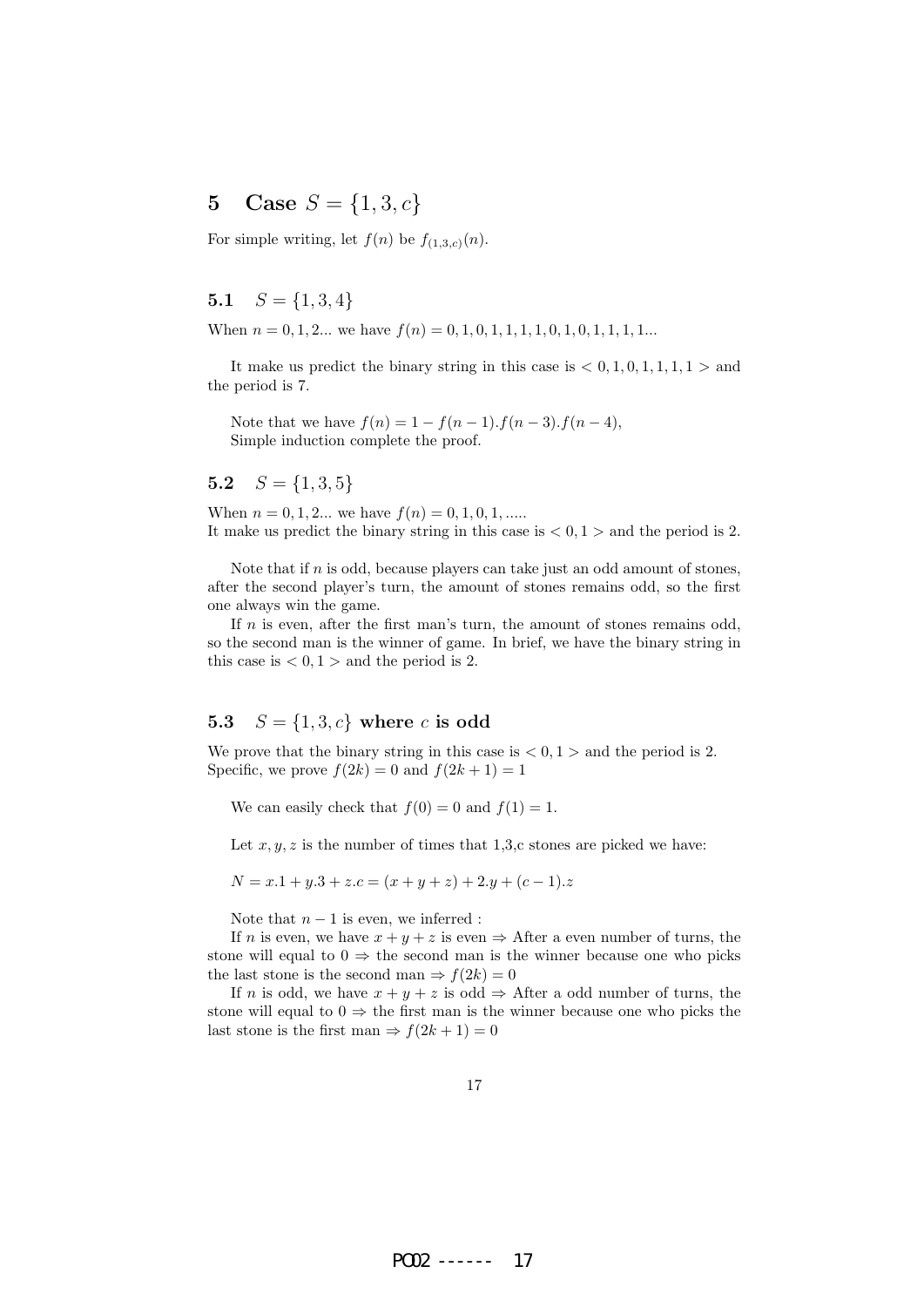#### 5.4  $S = \{1, 3, c\}$  where c is even

We can easily check that  $f(0) = 0$  and  $f(1) = 1$ . We have :  $f(n) = 1 - f(n-1) \cdot f(n-3) \cdot f(n-c)$ 

For all  $0 \le n \le c-1$ , two player only have pick 1 or 3, so after the first man and the second man pick , the amount of stones' parity remains unchanged, we infer that if  $n$  is odd, the first man is the winner, and if  $n$  is even, the second man is the winner.

In brief, when  $n = 0, 1, 2, ..., c - 1$  we have  $f(n) = 0, 1, 0, 1, ...$  because  $c - 1$ is odd.

Next, we have  $f(c) = 1$ , and:  $f(c+1) = 1 - f(c) \cdot f(c-2) \cdot f(1) = 1$  because  $c-2$  is even  $f(c+2) = 1 - f(c+1) \cdot f(c-1) \cdot f(2) = 1$ 

So when  $n = 0, 1, 2, \dots c + 2$  we have  $f(n) = 0, 1, 0, 1, \dots 0, 1, 1, 1, 1$ 

We use induction to prove that for  $n = c + 3, c + 4, ... 2c + 2$ , we have:  $f(n) = f(n-(c+3))$ , in other words  $f((c+3)+k) = f(k)$  for all  $k = 0, 1, ...c+2$ 

$$
f(c+3) = 1 - f(c+2) \cdot f(c) \cdot f(3) = 0
$$

$$
f(c+4) = 1 - f(c+3) \cdot f(c+1) \cdot f(4) = 1
$$

 $f(c+5) = 1 - f(c+4) \cdot f(c+2) \cdot f(5) = 1$ Assume that  $f(c+3+k) = f(k)$  is true for any  $k \ge 2$  we prove that  $f(c+3+k+1) = f(k+1).$ 

We have  $f(c+3+k+1) = 1 - f(c+3+k) \cdot f(c+3+k-2) \cdot f(k+4)$ . By the assumption, we have  $f(c+3+k-2) = f(k-2)$  so  $f(c+3+k+1) = 1 - f(c+3+k) \cdot f(k-2) \cdot f(k+4)$ 

Note that  $k - 2$  and  $k + 4$  have the same parity, so if  $k \leq c - 7$ we have  $k + 4 \leq c - 3$  so  $f(k - 2) = f(k + 4)$ .

If k is even, we have  

$$
f(k) = f(k-2) = f(k+4) = 0
$$
 so  $f(c+3+k+1) = 1 = f(k+1)$ 

If k is odd, we have  $f(k) = f(k-2) = f(k+4) = 1$  so  $f(c+3+k+1) = 1 - f(c+3+k) = 1 - f(k) = 0$ 

In brief, we have  $f(c+3+k) = f(k)$   $\forall k = 0, 1, 2...c - 7$ We can easily check that:

$$
f(c+3+c-6) = 1 - f(c+3+c-7) \cdot f(c+3+c-9) \cdot f(c-3)
$$
  
= 1 - f(c-7) \cdot f(c-9) \cdot f(c-3) = 0 = f(c-6)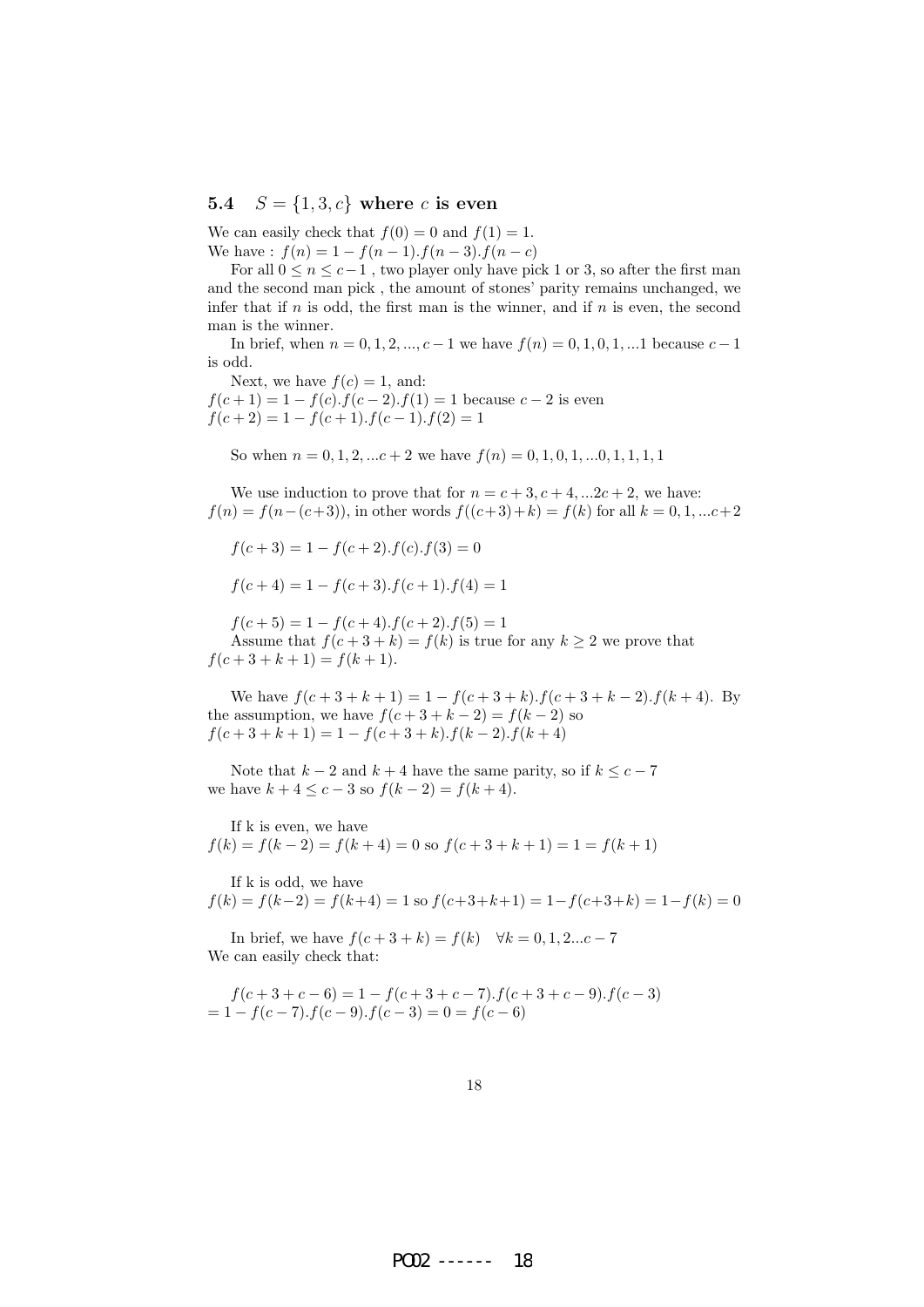$$
f(c+3+c-5) = 1 - f(c+3+c-6) \cdot f(c+3+c-8) \cdot f(c-2) = 1 = f(c-5)
$$
  
\n
$$
f(c+3+c-4) = 1 - f(c+3+c-5) \cdot f(c+3+c-7) \cdot f(c-1)
$$
  
\n
$$
= 1 - f(c-5) \cdot f(c-7) \cdot f(c-1) = 0 = f(c-4)
$$
  
\n
$$
f(c+3+c-3) = 1 - f(c+3+c-4) \cdot f(c+3+c-6) \cdot f(c) = 1 = f(c-3)
$$
  
\n
$$
f(c+3+c-2) = 1 - f(c+3+c-3) \cdot f(c+3+c-5) \cdot f(c+1) = 0 = f(c-2)
$$
  
\n
$$
f(c+3+c-1) = f(c+3+c) = f(c+3+c+1) = f(c+3+c+2) = 1
$$

In brief, we have for all  $n = c + 4, ...2c + 2, f(n) = 0, 1, 0, 1, ... , 0, 1, 1, 1, 1$ By induction, we have  $f(t(c+3) + k) = f(k)$  for all  $k = 0, 1, \dots c+2$  and for all t∈ $N$ 

So the binary string in this case is  $< 0, 1, 0, 1, ..., 0, 1, 1, 1, 1 >$  and the period is  $c + 3$ .

## 6 Case  $S = \{1, b, c\}$  where b is odd

Because, as we have considered before, in the case  $S = 1, b$  it's easier if b is odd, we just pay more advantage on the case that  $b$  is odd

### 6.1  $S = \{1, b, c\}$  where b and c are odd

It's trivial that the function  $f_{(1,b,c)}(n)$  defined by:

$$
\begin{cases}\nf_{(1,b,c)}(0) = 0 \\
f_{(1,b,c)}(1) = f_{(1,b,c)}(-n) = 1 \quad \forall n \in \mathbb{Z}^+ \\
f_{(1,b,c)}(n) = 1 - f_{(1,b,c)}(n-1) \cdot f_{(1,b,c)}(n-b) \cdot f_{(1,b,c)}(n-c) \quad \forall n \ge 1\n\end{cases}
$$

is unique.

So, we'll prove that  $f(n) = \frac{1-(-1)^n}{2}$ , which means  $f(n) = 1$  if n is odd and  $f(n) = 0$  if n is even, satisfies all conditions above. We can easily check that  $f(0) = 0$  and  $f(1) = 1$ .

Moreover,  $f(n) = 1 - f(n-1) \cdot f(n-b) \cdot f(n-c)$   $\forall n \ge 1$  is true because n and  $n-1$ ,  $n-b$ ,  $n-c$  has different parity so  $f(n)$  and  $f(n-1)$ ,  $f(n-b)$ ,  $f(n-c)$ take different values from the set  $\{0,1\}$  So we can conclude that in the case  $S = \{1, b, c\}$  where b and c is odd:

$$
f_{(1,b,c)}(n) = f(n) = \frac{1 - (-1)^n}{2}E(S) = \frac{2}{3}2
$$

### 6.2  $S = \{1, b, c\}$  where b is odd and c is even

The problem becomes more and more complex because of the complexity of its result.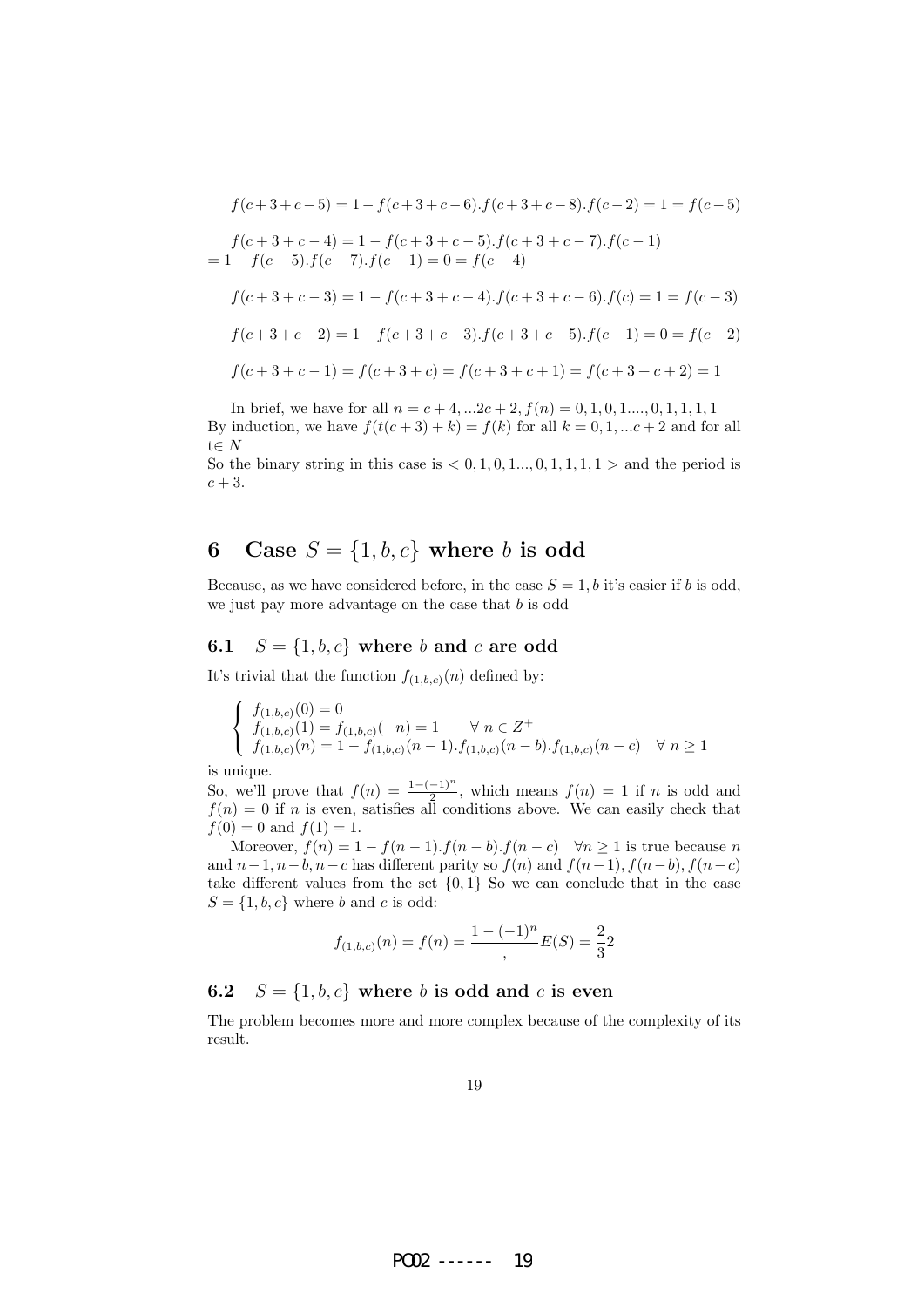For example, in the case  $S = \{1, 3, 7\}$  the output string returns  $\lt 01010101111$ , which has last 4 bits are '1111'

The following is some trivial fact that we can observe while approaching the problem:

1. For all 
$$
n \leq c-1
$$
,  $f_{(1,b,c)}(n) = f_{(1,b)}(n)$  (because  $f_{(1,b,c)}(n-c) = 1$  so

$$
f_{(1,b,c)}(n) = 1 - f_{(1,b,c)}(n-1) \cdot f_{(1,b,c)}(n-b) \cdot f_{(1,b,c)}(n-c) = f_{(1,b)}(n)).
$$

So, in  $[0, c-1]$ ,  $f_{(1,b,c)}$  altenatively takes value of '0' and '1'.

2. Some special value of  $f_{(1,b,c)}$ :  $f_{(1,b,c)}(c-1) = f_{(1,b,c)}(c) = 1$  because c is even

Now, we'll prove that "For all  $b \le n \le b + c - 1$ ,  $f_{(1,b,c)}(n) = 1$ ".

**Lemma 1:** For all  $c \leq n \leq b+c-1$ ,

$$
f_{(1,b,c)}(n) = 1
$$

where  $b$  is odd and  $c$  is even.

**Proof:** For simple writing, let  $F(n)$  be  $f_{(1,b,c)}(n)$ . Because  $c \le n \le b + c - 1$ , we can infer that  $n - b$  and  $n - c$  belong to  $[0, c - 1]$ . And because they have different parity,  $F(n - b) \neq F(n - c)$ , which deduces  $F(n - b) \cdot F(n - c) = 0$  (*F* can take just 2 kinds of values).

The result will follow because of the expression

$$
F(n) = 1 - F(n-1) \cdot F(n-b) \cdot F(n-c)
$$
\n(7)

It could be infer from the Lemma 1 that  $F(b+c) = 1-F(b+c-1)F(b)F(c) = 0$ Our next step is proving that:

"For all  $b + c \le n \le b + 2c - 1$ ,  $f_{(1,b,c)}(n) = f_{(1,b,c)}(n - b - c)$ "

**Lemma 2:** For all  $b + c \le n \le b + 2c - 1$ ,

$$
f_{(1,b,c)}(n) = f_{(1,b,c)}(n-b-c)
$$

where  $b$  is odd and  $c$  is even.

**Proof:** For simple writing, let  $F(n)$  be  $f_{(1,b,c)}(n)$ . The aim of the Lemma 2 is to prove that the output binary string is alternative with '0' and '1' from the  $b + c^{th}$  bit to the  $b + 2c - 1^{th}$  bit

It's true that  $F(b+c)=F(0)$ . We will prove:

$$
F(n) = 1 - F(n - 1) \quad \forall n \in [b + c + 1, b + 2c - 1]
$$

and everythings will follow.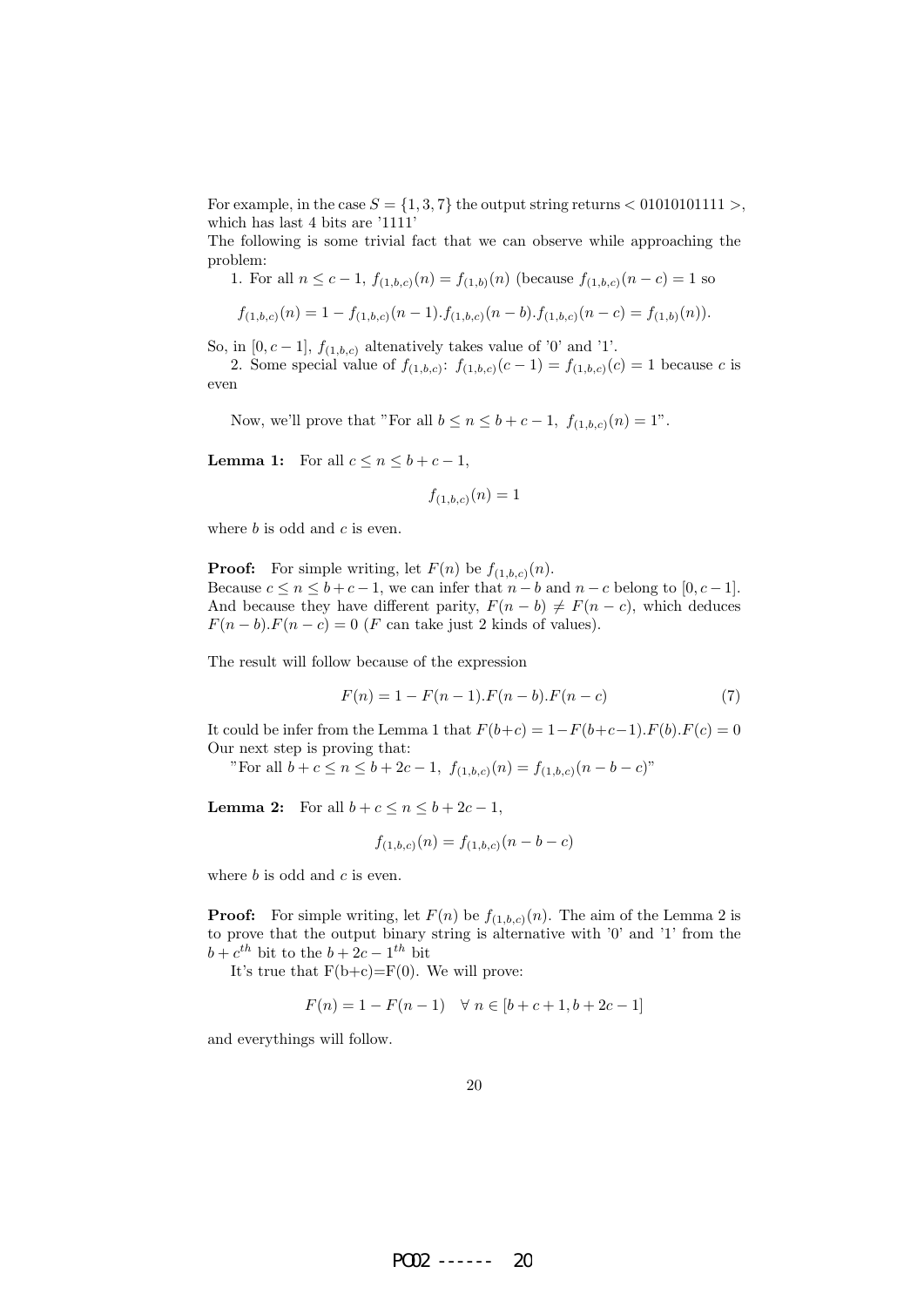It's obvious that  $n-1 > n-b > n-c$  and  $n-b \in [c, b+c-1] \cup [b+c, b+2c-1]$ .

If  $n - b \in [c, b + c - 1]$  then  $F(n - b)$  and  $F(n - 1) \cdot F(n - b) = F(n - 1)$ . Otherwise  $n-b \in [b+c, b+2c-1]$ , because  $n-1$  and  $n-b$  are in  $[b+c, b+2c-1]$ and have the same parity, by simple induction, we infer that  $F(n-1) = F(n-b)$ and  $F(n-1) \cdot F(n-b) = F(n-1)^2 = F(n-1)$ 

And in all cases,  $F(n-1) \cdot F(n-b) = F(n-1)$ 

Moreover, because  $n \in [b+c, b+2c-1], n-c \in [0, c-1] \cup [c, b+c-1].$ If  $n - c \in [c, b + c - 1]$  then  $F(n - 1)$ .  $F(n - b)$ .  $F(n - c) = F(n - 1)$  (because  $F(n - c) = 1$ ).

Otherwise  $n - c \in [0, c - 1]$  while  $n - b \in [b + c - 1, b + 2c - 1]$ . Because  $|[c, b + c - 1] \cap Z|$  is odd, so if  $n - c$  and  $n - b$  have different parity then  $F(n-c) = F(n-b)$ . Hence,  $F(n-c) = F(n-b)$  and  $F(n-1)$ .  $F(n-b)$ .  $F(n-c) =$  $F(n-1) \cdot F(n-b)^2 = F(n-1) \cdot F(n-b) = F(n-1)$ . And in all cases,  $F(n-1) \cdot F(n-b) \cdot F(n-c) = F(n-1).$ 

The result is then follow.

Now we come to the most important result:

**Lemma 3:** For all  $n > b + c$ ,

$$
f_{(1,b,c)}(n) = f_{(1,b,c)}(n-b-c)
$$

where  $b$  is odd and  $c$  is even.

**Proof:** The statement is true, as we have proved above, for all  $b + c \leq n \leq$  $b + 2c - 1$ 

If the statement is true for  $n \leq k$  with  $k \geq b + 2c - 1$ . We'll prove that it's also true for  $n = k + 1$ .

Indeed,

$$
f_{(1,b,c)}(k+1) = 1 - f_{(1,b,c)}(k) \cdot f_{(1,b,c)}(k+1-b) \cdot f_{(1,b,c)}(k+1-c)
$$
  
= 1 - f\_{(1,b,c)}(k-b-c) \cdot f\_{(1,b,c)}(k+1-2b-c) \cdot f\_{(1,b,c)}(k+1-b-2c) = f\_{(1,b,c)}(k-b-c)

**Conclusion:** In this case, the binary string is  $\langle 0.010101...011...1 \rangle$  with the length of  $b + c$  and the last  $b + 1$  bits are '11...1'. And  $E(S) = \frac{2^{b+c} + 2^{b+1}-3}{3(2^{b+c}-1)}$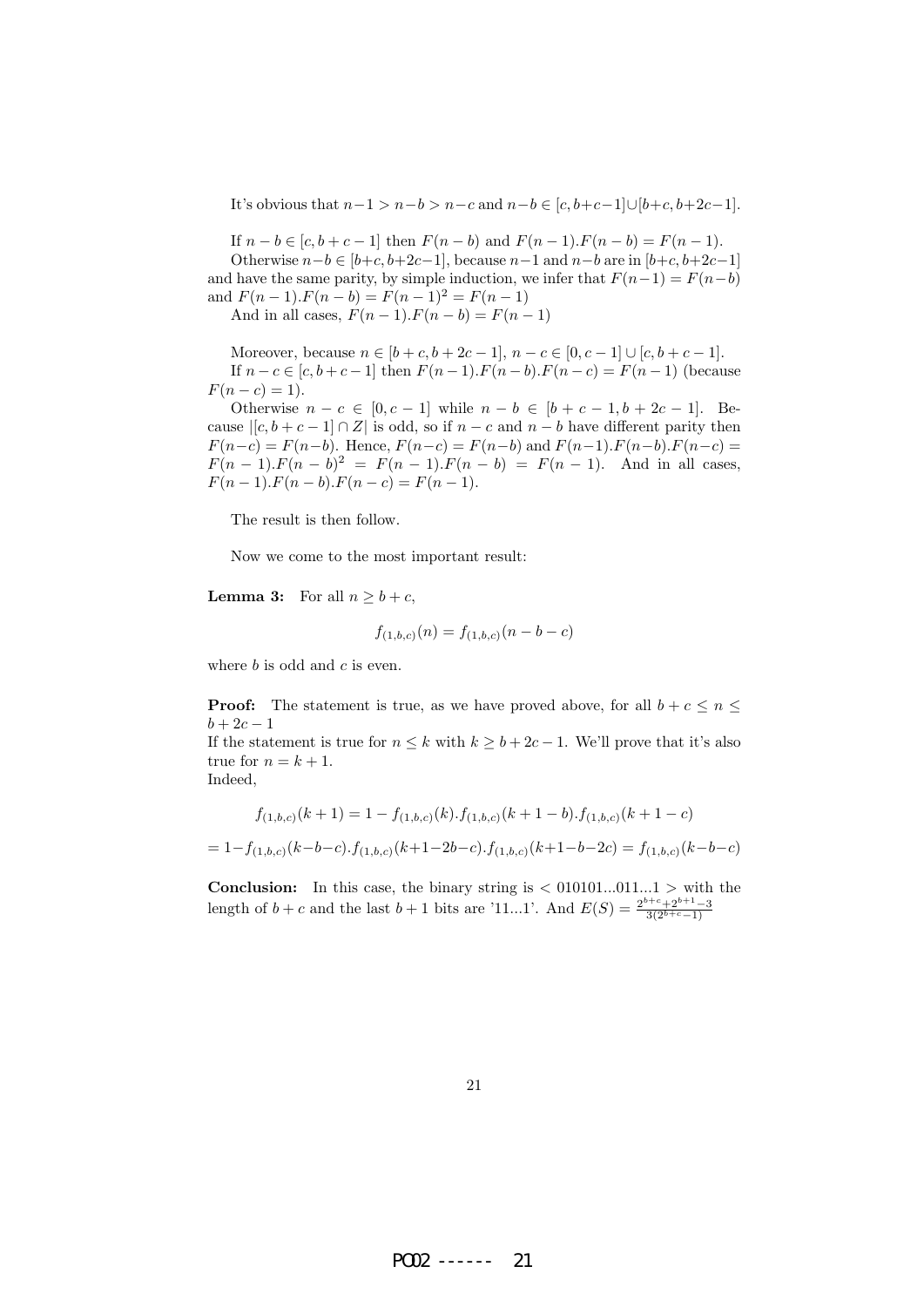# Part IV Open problems

For more generality, we have the recurrent expression in the case that there are N heaps with the amount of stones are  $a_1, a_2, ..., a_N$  and in the i<sup>th</sup> heap, player can pick an number of stones in  $S_i$ .

By the same way we have done before, the recurrent expression of  $f_{(S_1,...,S-N)}(a_1,...,a_N)$ ( for simple writing, we call it  $F$  ) is

$$
F(a_1, ..., a_N) = 1 - \prod_{i=1}^{N} \prod_{x \in S_i} F(a_1, ..., a_i - x, ..., a_N)
$$
 (8)

with the suitable beginning values ( that by the reason of lacking time, we couldn't find out ) that could make the algorithm works

In the case  $S_1 = S_2 = ... = S_N = T$ , the above problem becomes the Nim game, which is said to have originated in China, named and developed by Charles L. Bouton.[1]

However, solving the recurrent expression (8) is really complex, so we left it as an open problem for our paper.